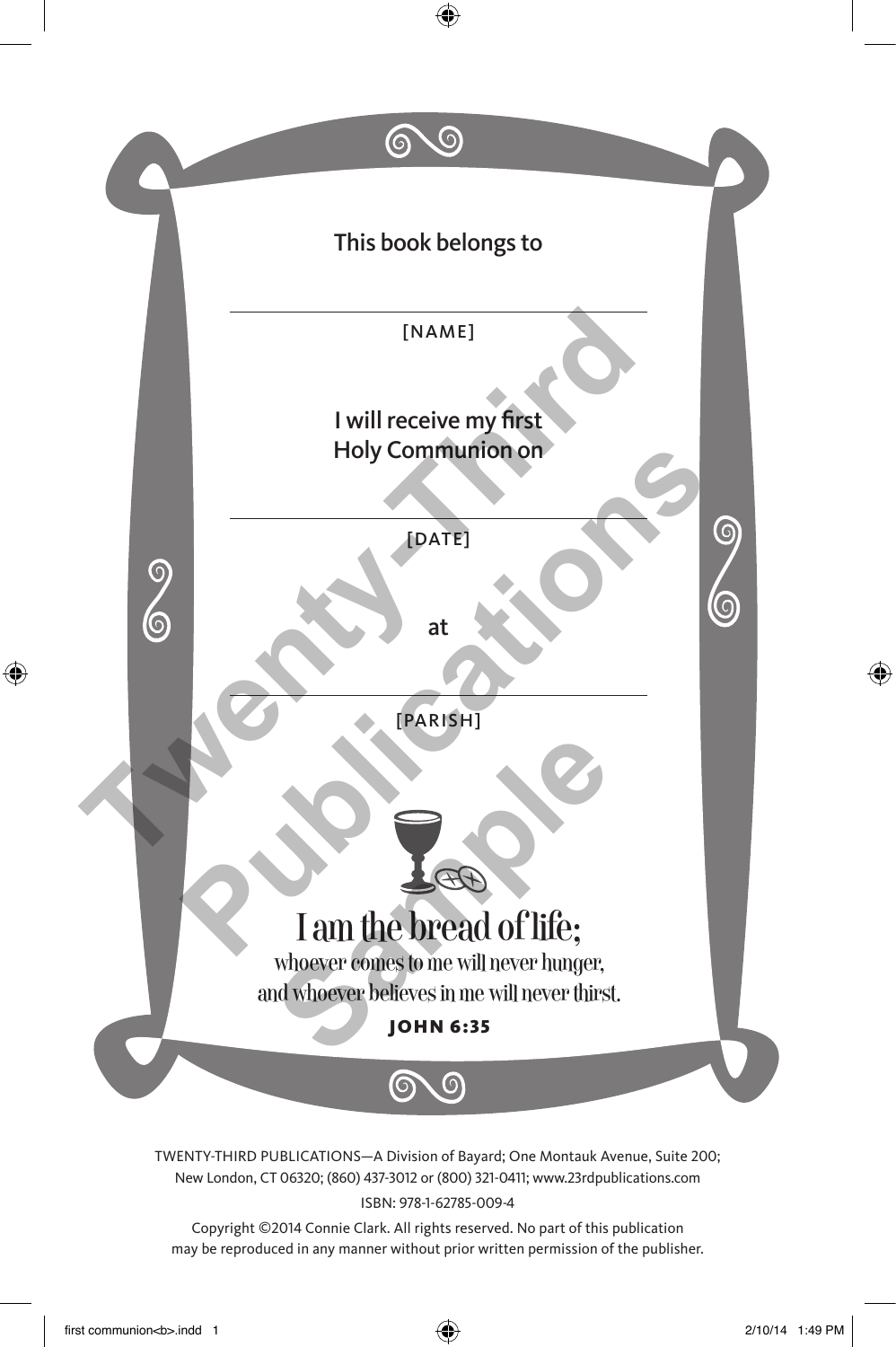## I love my family



#### MEET CHARLIE.

Charlie goes to Mass with his family every Sunday. His mom, dad, and older sister receive Holy Communion. Charlie goes to the altar with them and gets a blessing. Charlie can't wait to receive Jesus, just like everyone else. MEET CHARI<br>Charlie goes to Mass<br>with his family every<br>His mom, dad, and o<br>receive Holy Communication<br>Charlie goes to the a<br>with them and gets a<br>Charlie can't wait to<br>lesus, just like every With his family every Sundar<br>
His mom, dad, and older sist<br>
receive Holy Communion.<br>
Charlie goes to the altar<br>
with them and gets a blessis<br>
Charlie can't wait to receive<br>
Jesus, just like everyone else<br>
Jesus, just like

How about you? What do you like to do with your family? Draw a picture of your family doing something you en and you come thing you **Sample School Contract Contract Contract Contract Contract Contract Contract Contract Contract Contract Contract Contract Contract Contract Contract Contract Contract Contract Contract Contract Contract Contract Contract** 

"For you are our glory and joy." 1 Thessalonians 2:20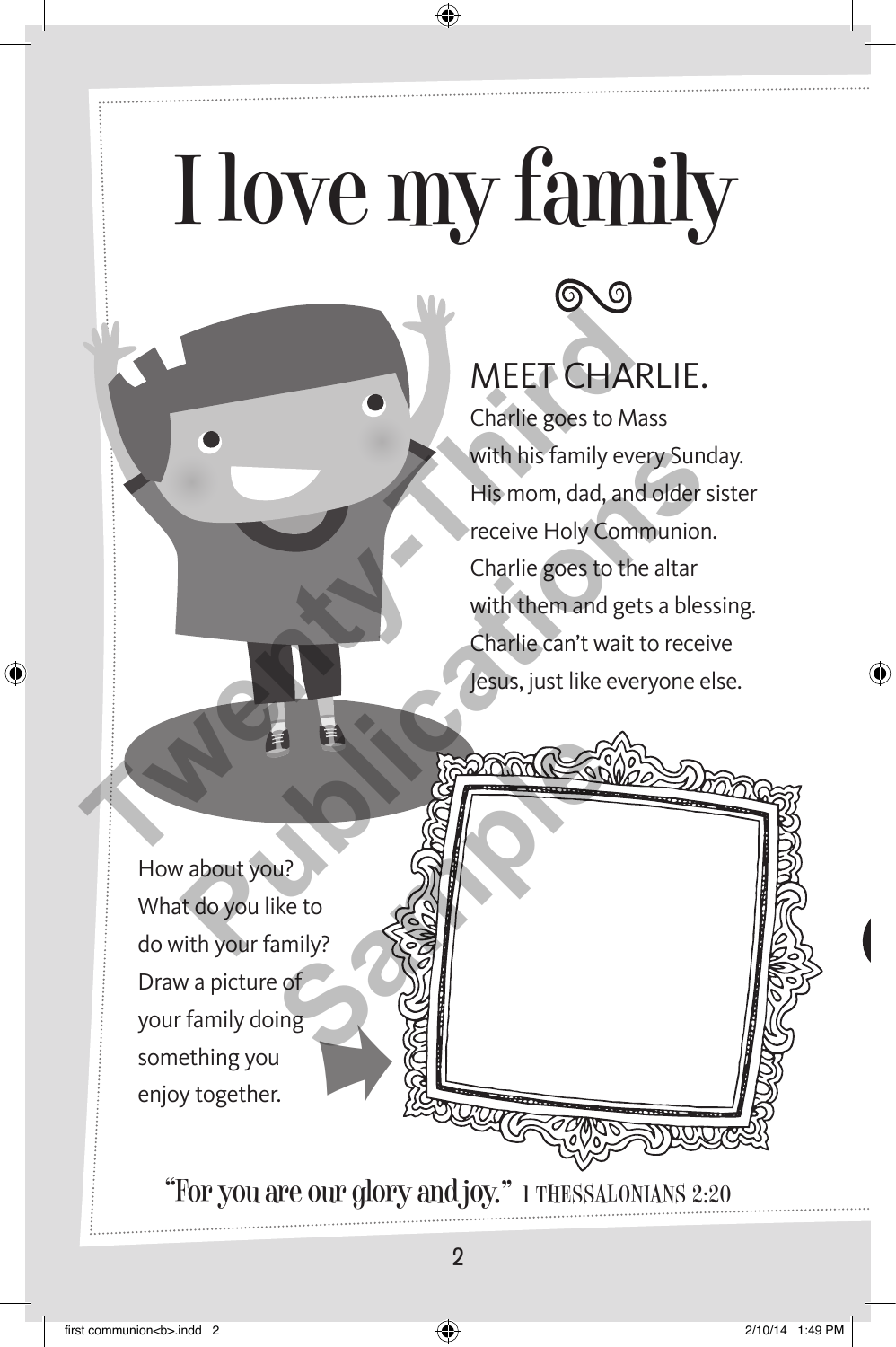Maybe your family is a little like Charlie's. Or maybe your family is different from his. But did you know that you're both part of the same family?

When you were baptized, you became a child of God. So you belong to God's great, big family. That's the Church. Kids and grownups all over the world belong to this big, loving family. d But did you know that you're<br>
both part of the same family? Kids and grownups all<br>
both part of the same family? Kids and grownups all<br>
over the world belong<br>
this big, loving family.<br>
Can you find the<br>
country where<br>
you

**Can you find the country where you live? Draw a heart there. Then color in the map and Jesus' words all around it.** Publicative Contribute Contribute Contribute Contribute Contribute Contribute Contribute Contribute Contribute Contribute Contribute Contribute Contribute Contribute Contribute Contribute Contribute Contribute Contribute C

**MAKE DISCIPLES NATIONS, BAPTIZING THEM IN** IF THE FATHER AND OF THE SON **OLY SPIRIT."** MATTHEW 28:19 **"GO SAMPLER**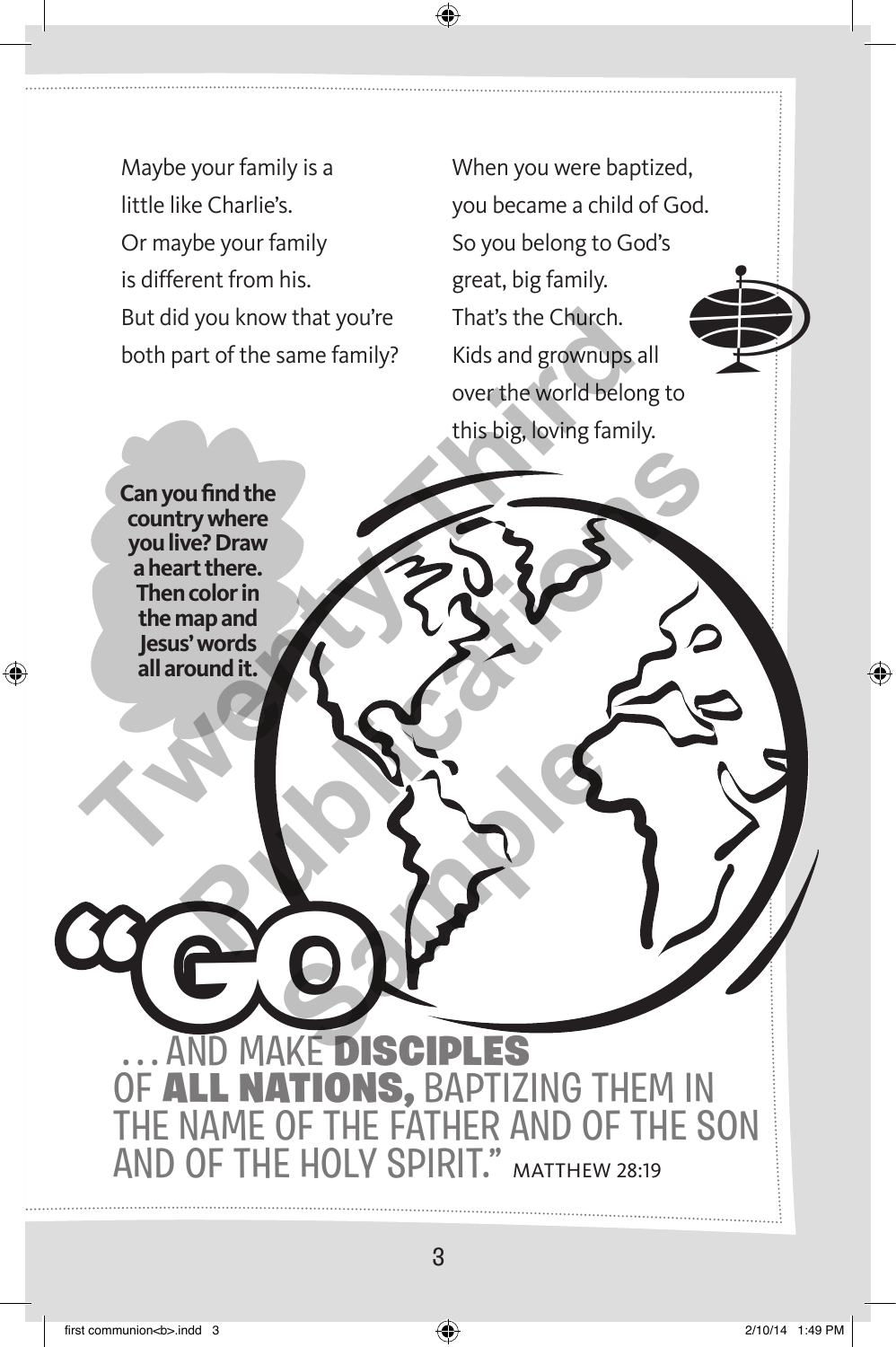## I am part of God's family

When Charlie goes to Mass, he sees his buddy Pete. Charlie and Pete go to the same school. They play on the same baseball team. They even look alike! Sometimes people think Charlie and Pete are brothers. When Charlie goes to Mass,<br>
the sees his buddy Pete.<br>
Charlie and Pete go to<br>
Charlie and Pete go to<br>
They play on the same<br>
They even look alike!<br>
Sometimes people think<br>
Charlie and Pete are brothers,<br>
Even though Pete a Francisco Cod's family is the Churches has buddy Pete.<br>
The and Pete go to<br>
The and Pete go to<br>
The same school.<br>
Play on the same<br>
ball team.<br>
Poly are look alike!<br>
The same school of anily name.<br>
Poly are look alike!<br>
Th

Even though Pete and Charlie come from different families, they are part of God's family. So they are brothers, in a very special way. We are all brothers and sisters in God's family. External and Charlie<br>
External Charlie<br>
Samples Carlie<br>
Samples Carlie<br>
Samples Carlie<br>
Samples Carlie<br>
Samples Carlie<br>
Samples Carlie<br>
Samples Carlie<br>
Samples Carlie<br>
External Way.<br>
External of The Carlie<br>
Samples Carlie<br>

God's family is the Church. It has a special name. You might say it's our family name.



can you find in Catholic Church?

**Hint:** Mix up the letters and you can find at least 20, like "cat" and "rail."

CATHOLIC MEANS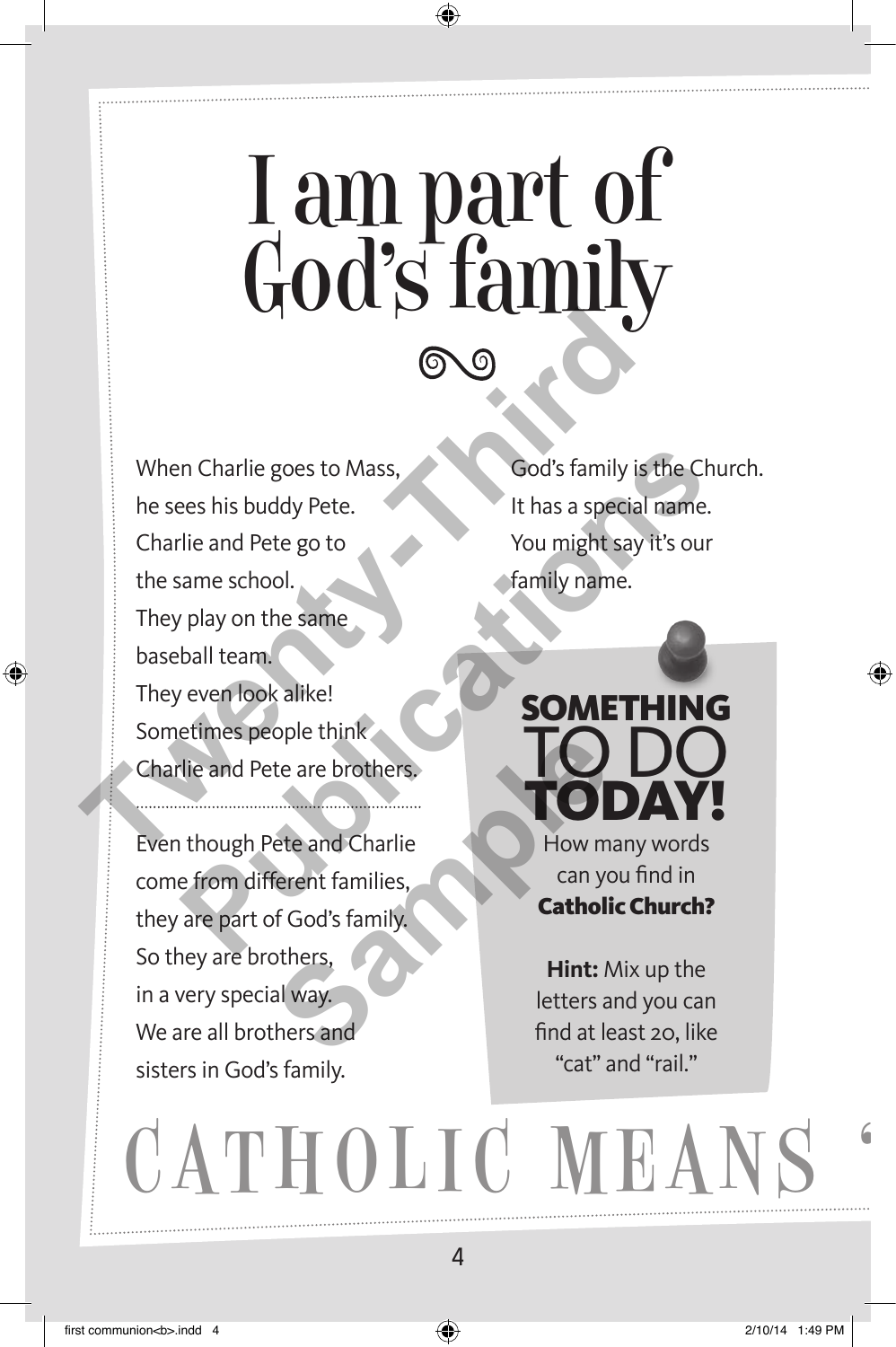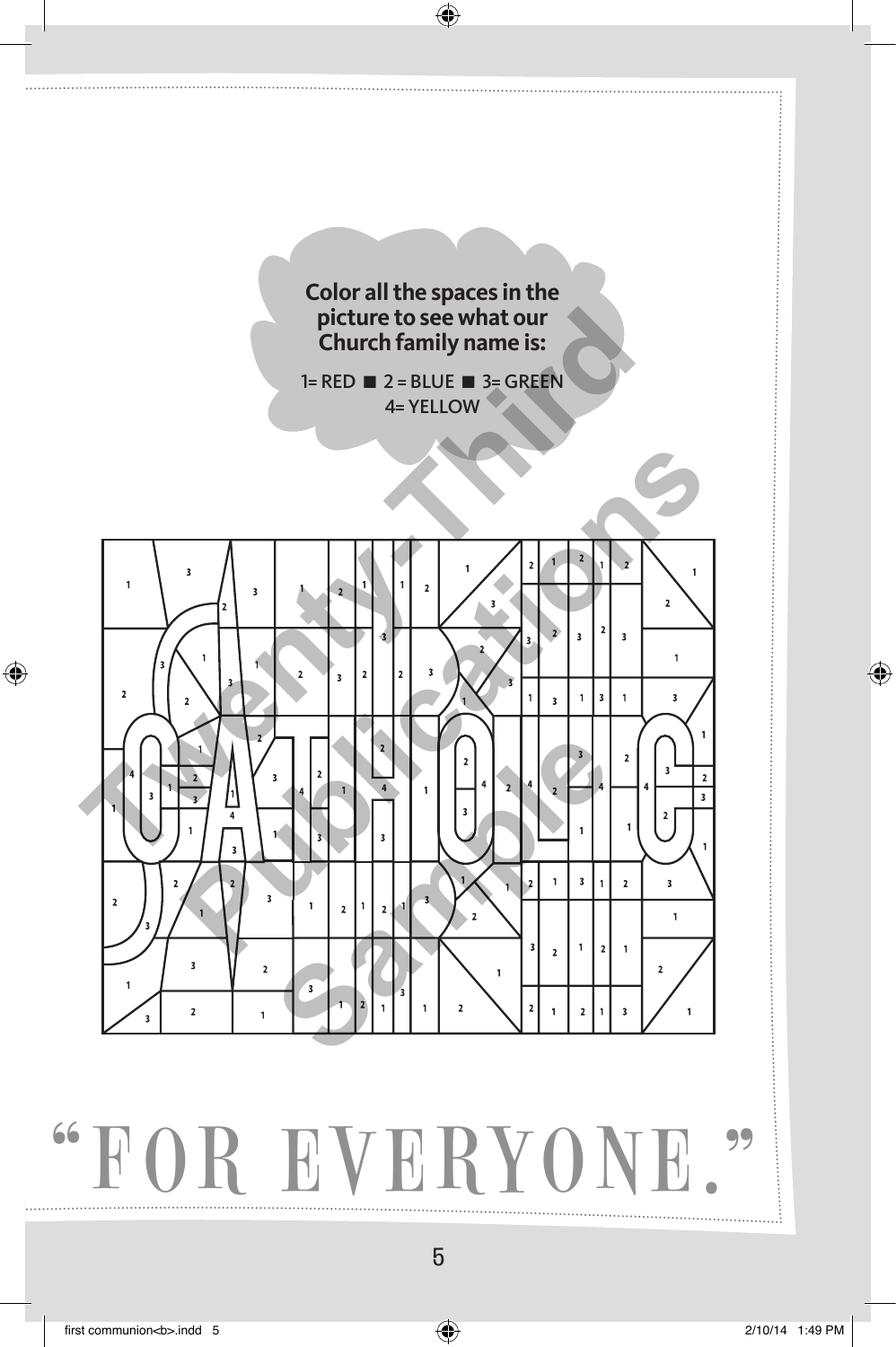## I am a Child of God

Charlie's favorite day is his birthday. There's cake, a party, and, of course, presents! His mom says another day is special, too. It's the day Charlie was baptized. Charlie's favorite<br>
day is his birthday.<br>
There's cake, a party,<br>
and, of course, presents!<br>
His mom says another<br>
day is special, too.<br>
It's the day Charlie<br>
was baptized.<br>
Your baptism is a special<br>
sign of God's love fo

Your baptism is a special sign of God's love for you. Baptism is a **sacrament**. Sacraments are **signs** of our family life with God. Signs are important. They show us that something big is happening.

**Here's what the priest says when you are baptized:** 

"The Christian community welcomes you with great joy. I claim you for Christ our Savior by the sign of his cross." File's favorite<br>
is his birthday.<br>
The Course, presents!<br>
The Christian of course, presents!<br> **Paptized.**<br> **Paptism is a special continuity wellow**<br>
baptized.<br> **Paptism is a special community wellow**<br>
of God's love for you **Sample Second COMMUNITY**<br>
Sample Second Section Community<br>
Community Community<br>
Sample Section Community<br>
Sample Section Community<br>
Sample Section Community<br>
Community Community<br>
Community<br>
Community<br>
Community<br>
Community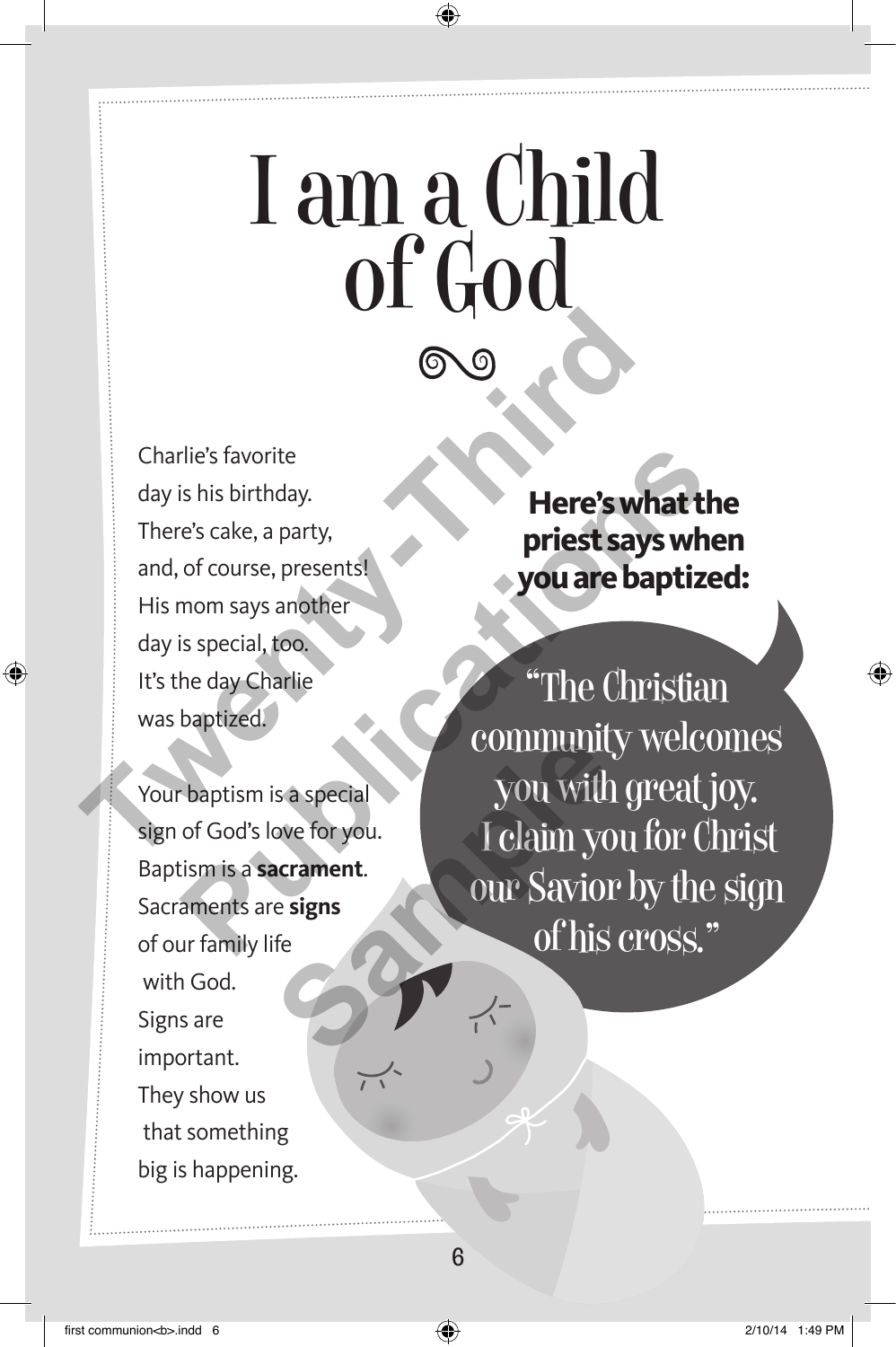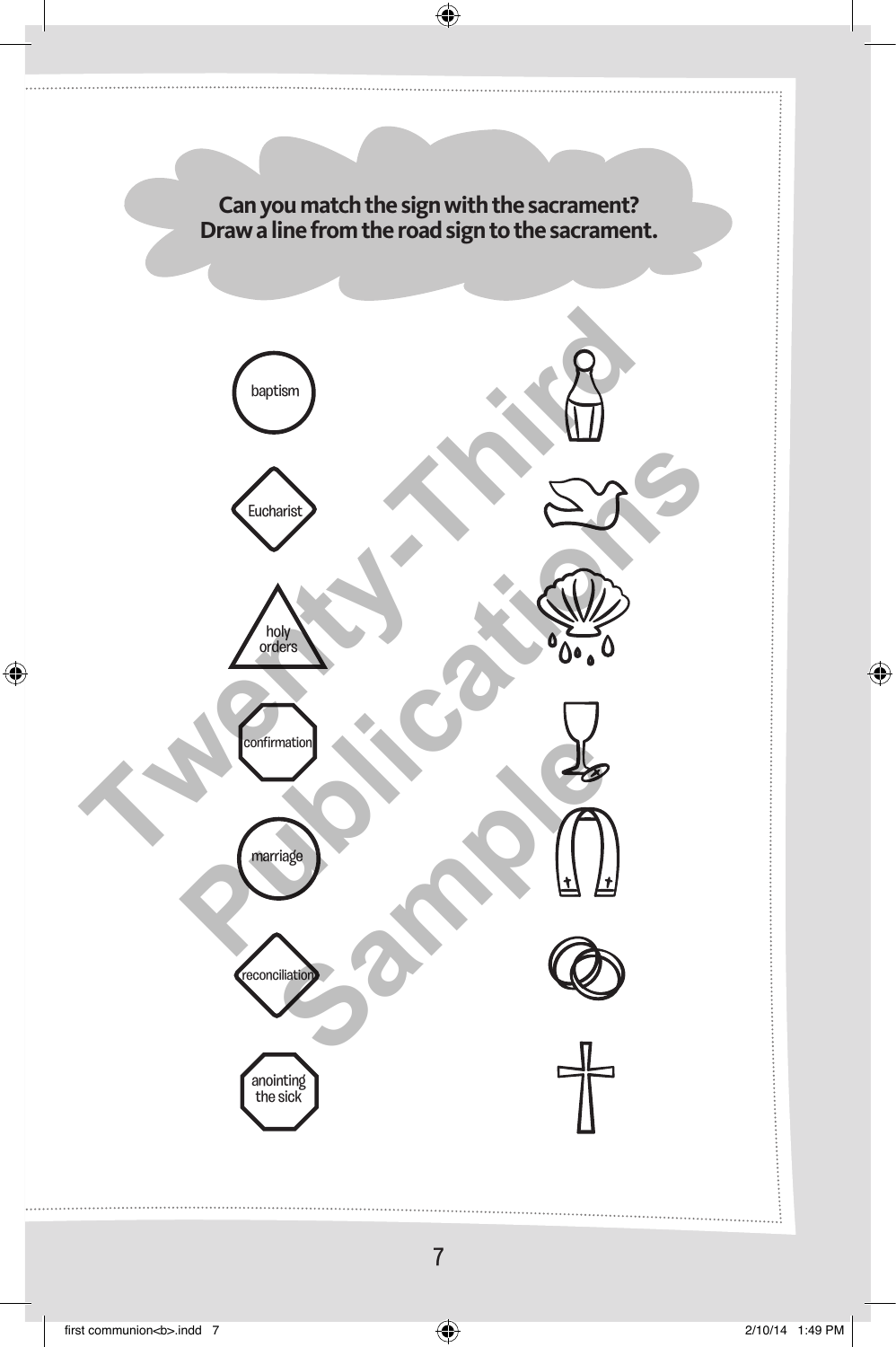## I follow Jesus

Charlie and his sister Mary do chores around the house. A family job chart shows them what to do.

Everyone in Christ's family has jobs too. When we are baptized, our godparents promise to help us with these jobs. They are **baptismal promises.** Our jobs are to love and serve Jesus. So we love others and stay away from sinful things. Pretty simple, huh? Charlie and his sister Mary do<br>
chores around the house.<br>
A family job chart shows<br>
them what to do.<br>
Everyone in Christ's<br>
family has jobs too.<br>
When we are baptized,<br>
our godparents promise to<br>
our godparents promise to<br> **PUBLICATE SOMETHING**<br>
What to do.<br> **PUBLICATE SOMETHING**<br>
Yone in Christ's<br>
Use in the nuclear of the spot of the spot of the spot of the spot of the spot of the spot of the spot of the spot of the spot of the spot of the hese jobs.<br> **Sample promises.**<br>
Salove<br>
S.<br>
Rers and stay<br>
ful things<br>
huh?<br>
Nuh?

#### **SOMETHING** to do today!

Do something helpful around the house without being asked.

Jesus shows us the best way to do our jobs. He tells us, "Love your neighbor as yourself." **MATTHEW 22:39**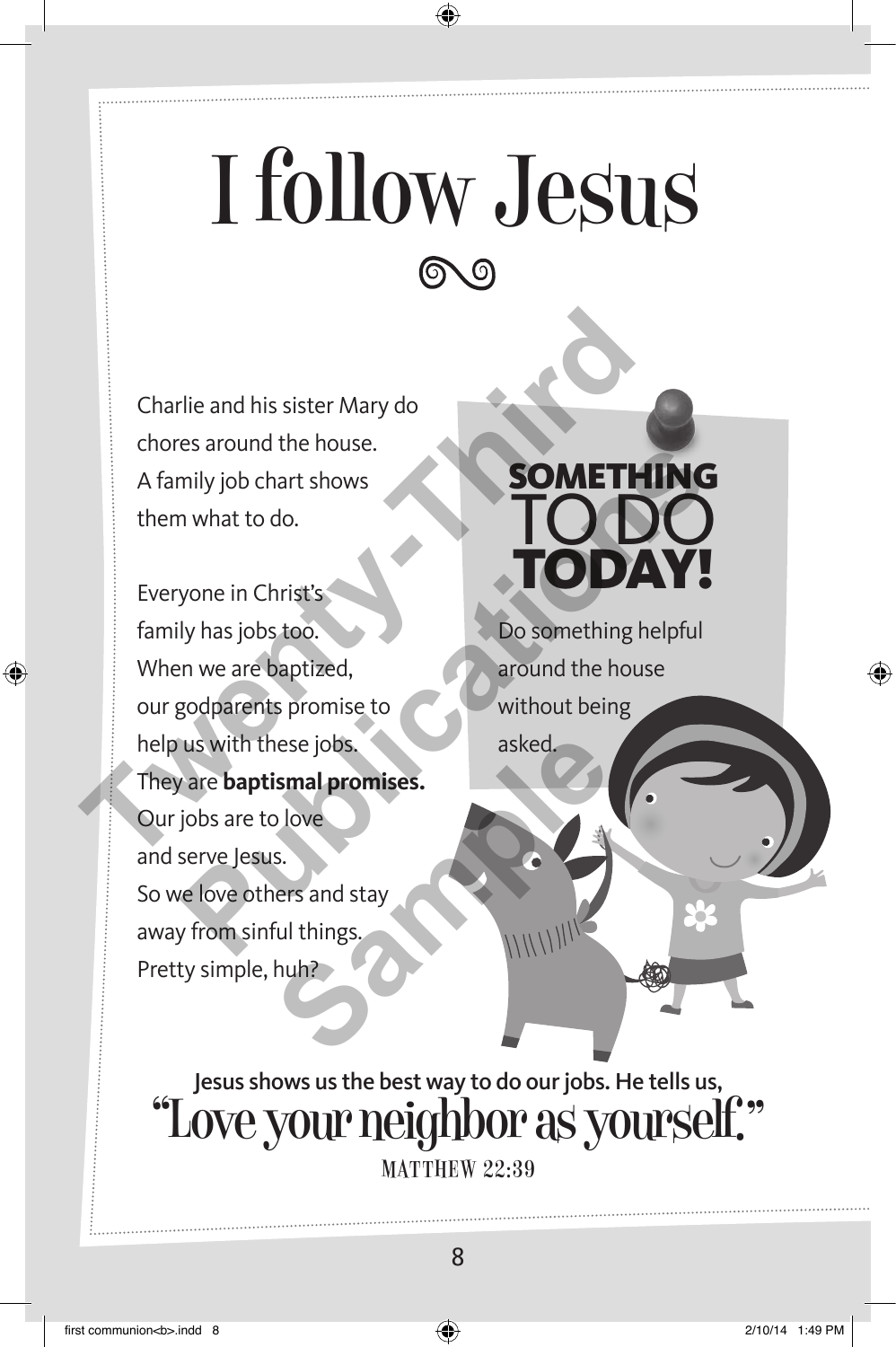**Here's a special job chart for God's family. Fill it in so you know what to do.**

#### **I love Jesus. Here's how I will work with him:**

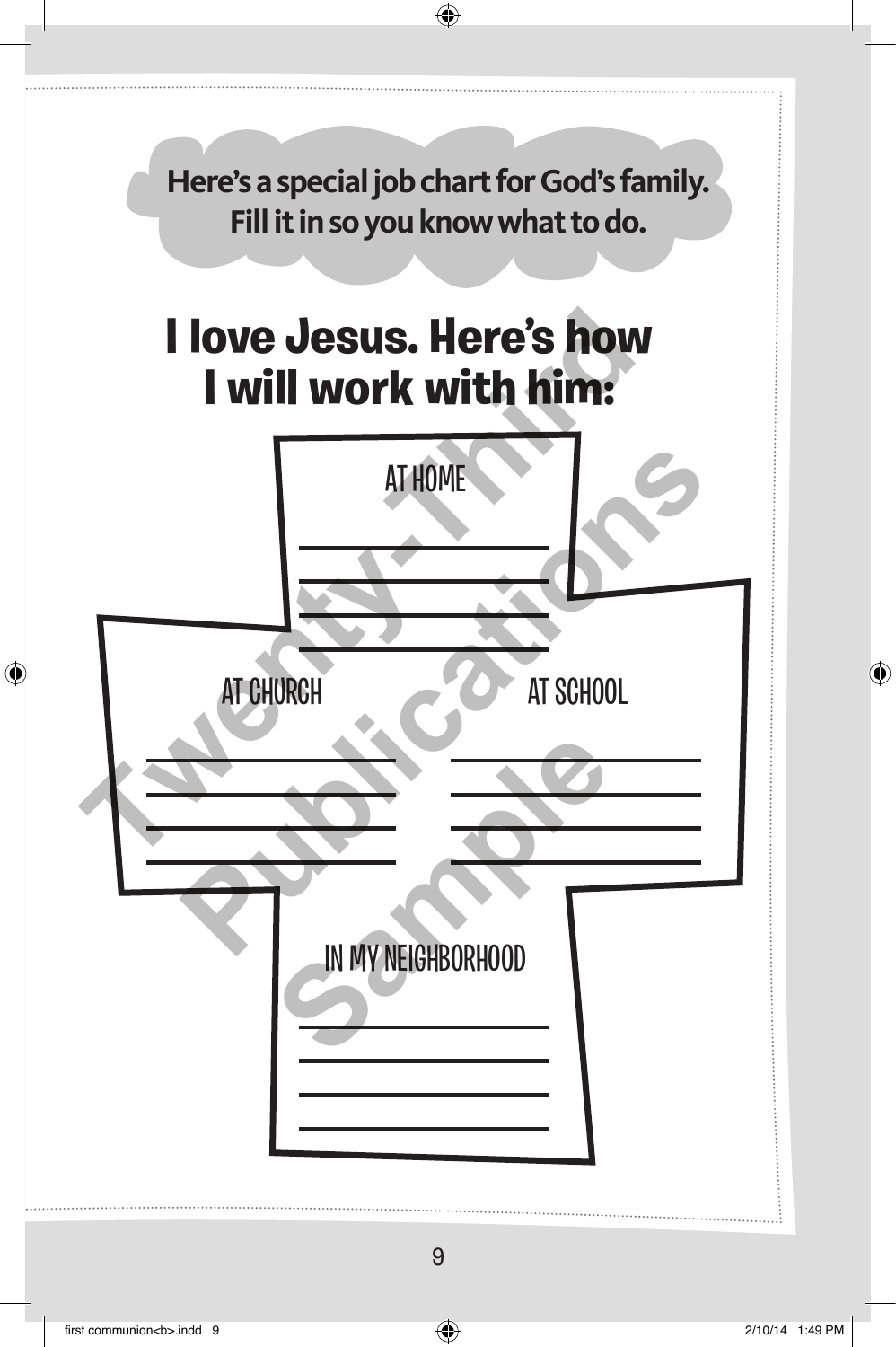## I spend time with Jesus

Charlie and his sister have a special aunt they love very much. Aunt Cindy spends lots of fun times with Charlie and Mary.

We spend time with our Catholic family at Mass. Jesus is there too. He's there in the words of Scripture that we read. He's there in the Holy Communion that we receive. He's happy to gather his whole family together at Mass. It's one big family celebration! too. He's there<br>
sof Scripture that<br>
sof Scripture that<br>
sexus when you<br>
there in the Holy<br>
Holy Communi<br>
that we receive.<br>
<br>
gather his whole<br>
er at Mass.<br>
mily celebration!

1. . . . . . . . . . . . . . . . . . .

#### Eucharist (YOU-ka-

rist) is another word for Holy Communion. It is a sacrament, just like baptism. Remember that a sacrament is a sign of something important going on. The "something important" is Jesus! You'll receive Jesus when you receive Holy Communion. Charlie and his sister<br>
Charlie and his sister<br>
have a special aunt they<br>
love very much.<br>
Aunt Cindy spends lots of functions are the Holy Communion.<br>
Aunt Cindy spends lots of functions is a sacrament, just<br>
times with C Figure 2013<br>
Purpose a special aunt they<br>
Purpose a special aunt they<br>
Purpose of Figure 1.1 Holy Communion.<br>
Holy Communion.<br>
Holy Communion.<br>
Holy Communion.<br>
Public family at Mass.<br>
Purpose the "something important goin

#### **The Mass is the Church's most important celebration.**  We love the Mass!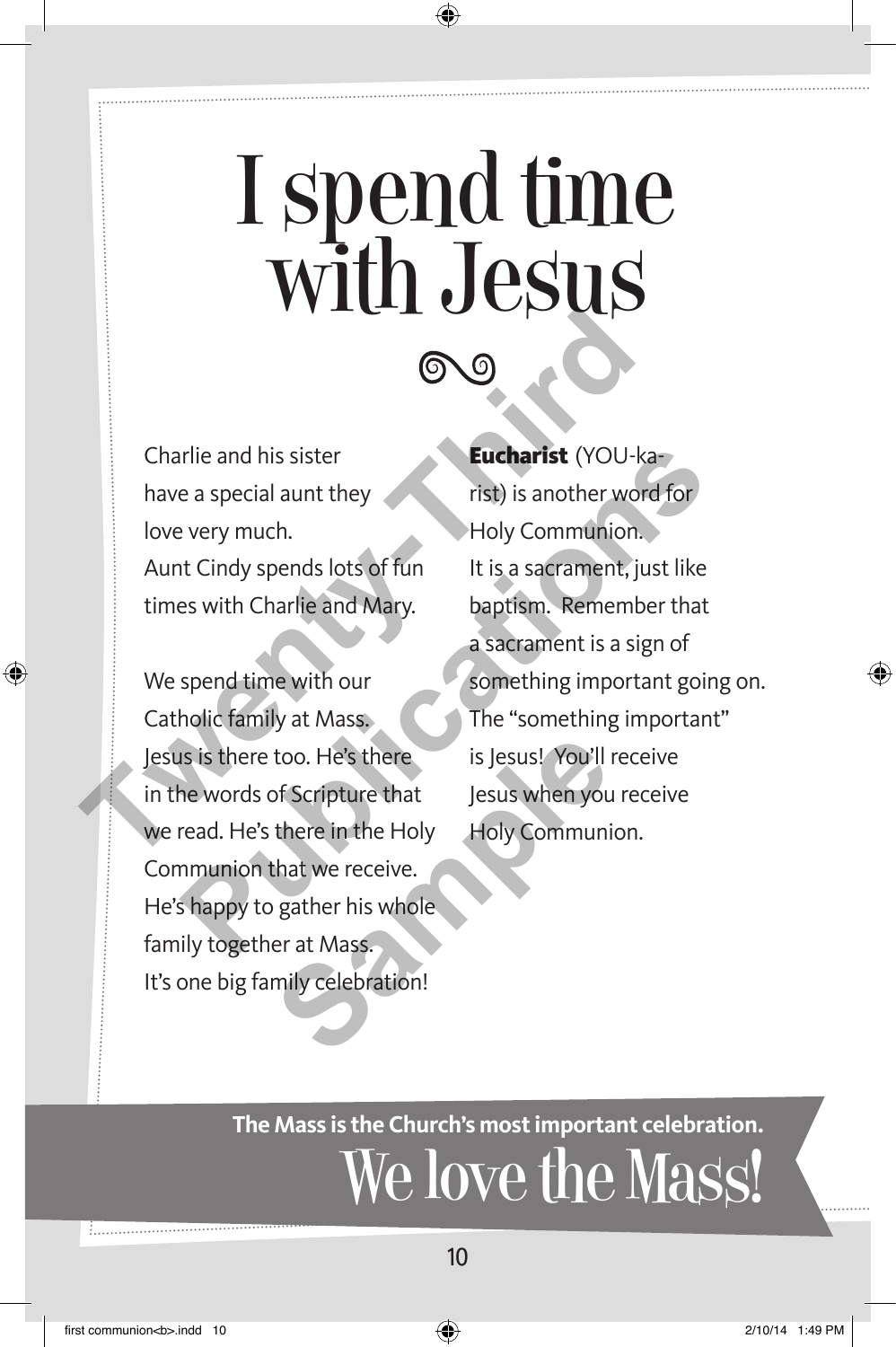**Eucharist has many meanings. Do the mystery challenge to find one of them. In the spaces below, write the letters that match the numbers.**

| <b>UICIMINGIS.</b> |    |                |              |    |                |                 |    |    |                 |    |                         |    |    |
|--------------------|----|----------------|--------------|----|----------------|-----------------|----|----|-----------------|----|-------------------------|----|----|
|                    |    |                |              |    |                |                 |    |    |                 |    |                         |    |    |
|                    | Α  | B              | $\mathsf C$  | D  | E              | F               | G. | Н  |                 |    | K                       | L  | M  |
|                    | 1  | $\overline{2}$ | 3            | 4  | 5              | 6               | 7  | 8  | 9               | 10 | 11                      | 12 | 13 |
|                    |    |                |              |    |                |                 |    |    |                 |    |                         |    |    |
|                    | N  | $\mathbf O$    | P            | Q  | R              | $\mathsf{S}$    | T  | U  | $\mathsf{V}$    | W  | $\overline{\mathbf{X}}$ | Ÿ  | Z  |
|                    | 14 | 15             | 16           | 17 | 18             | 19 <sup>°</sup> | 20 | 21 | 22 <sub>1</sub> | 23 | 24                      | 25 | 26 |
|                    | 5  |                | 21           | 3  | 8 <sup>1</sup> |                 | 1  | 18 | 9               | 19 |                         | 20 |    |
|                    | ንስ |                | $\mathbf{Q}$ | 1  | īл             | 11              |    |    | つぐ              | 15 | 21                      |    |    |

= 5 21 3 8 1 18 9 19 20 20 8 1 14 11 25 15 21 **Publications Sample 14**<br> **Sample 11**<br> **Sample 11**<br> **Sample 11**<br> **Sample 125**<br> **Sample 125**<br> **Sample 125**<br> **Sample 125**<br> **Sample 125**<br> **Sample 125**<br> **Sample 125**<br> **Sample 125**<br> **Sample 125**<br> **Sample 125**<br> **Sample 125**<br> **Sample 125**<br> **S** 

**SOMETHING** 

today!

to do

Think about the last time you were at Mass. What do you remember most?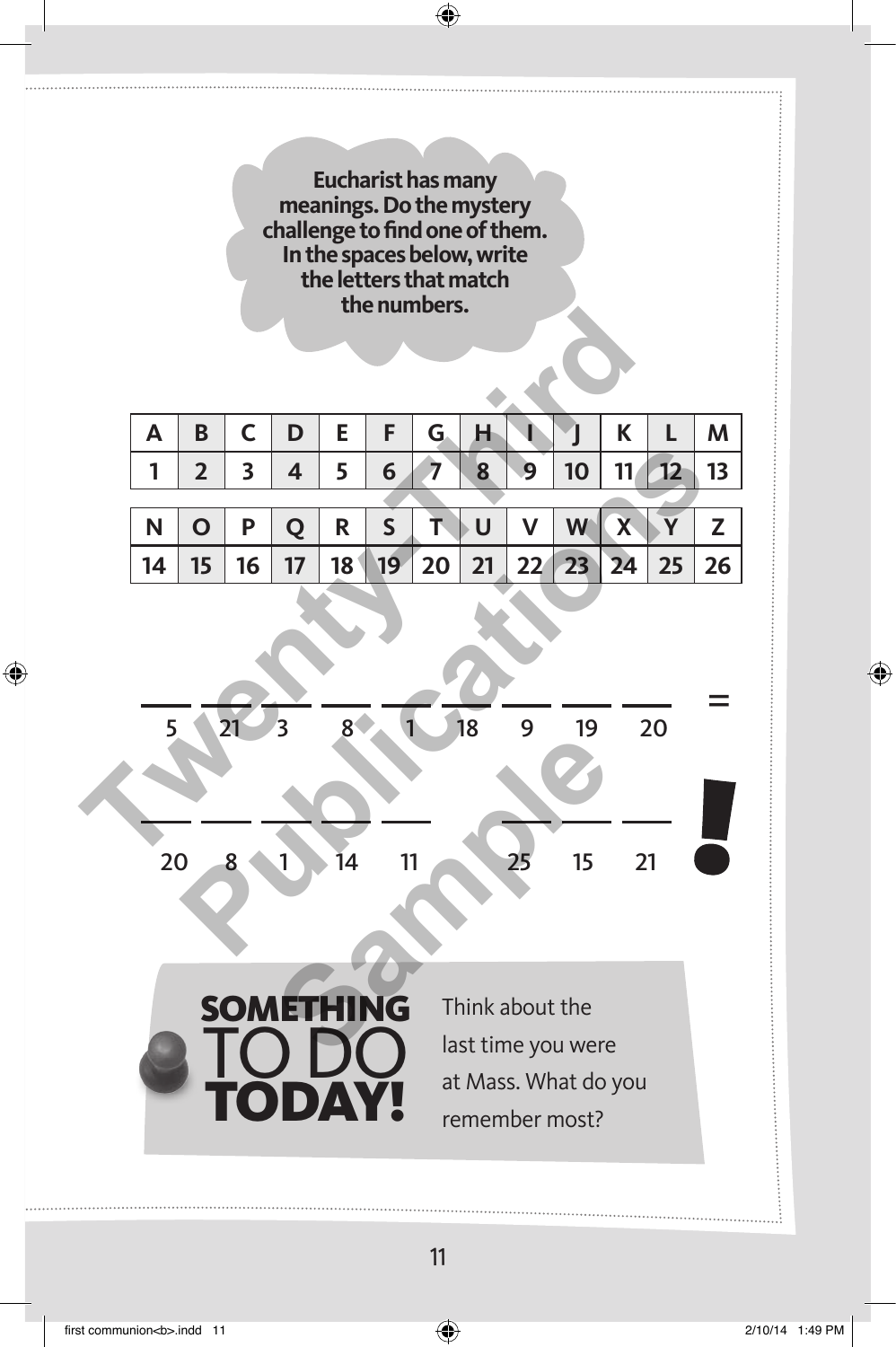## I greet Jesus

When Charlie sees Aunt Cindy, he gives her a hug. Hugs are great, aren't they? They help us show our love for each other. At Mass, we greet God and show our love for him by making the Sign of the Cross. When Charlie sees Aunt Cindy, Can you make the Si<br>
he gives her a hug. Hugs are of the Cross? Try it n<br>
great, aren't they?<br>
They help us show our love<br>
for each other.<br>
At Mass, we greet God and<br>
show our love for him by<br>

Can you make the Sign of the Cross? Try it now. Use your right hand to touch your forehead as you say, "In the name of the Father." Touch your chest as you say, "and of the Son." Then reach across and touch your left shoulder as you say, "And of the Holy…" Then touch your right shoulder as you say, "Spirit." t, aren't they?<br>
Thelp us show our love<br>
your forehead as you say,<br>
wour love for him by<br>
wour love for him by<br>
wour love for him by<br>
"and of the Son." Then reach<br>
strong the Sign of the Cross.<br>
across and touch your left<br> shoulder as you<br>
a property of the name of the name of the name of the name of the name of the name of the name of the name of the name of the name of the name of the name of the name of the name of the name of the name of

**1** In the name of the Father, K

- **2** And of the Son.
- **3** And of the Holy
- 4 Spirit.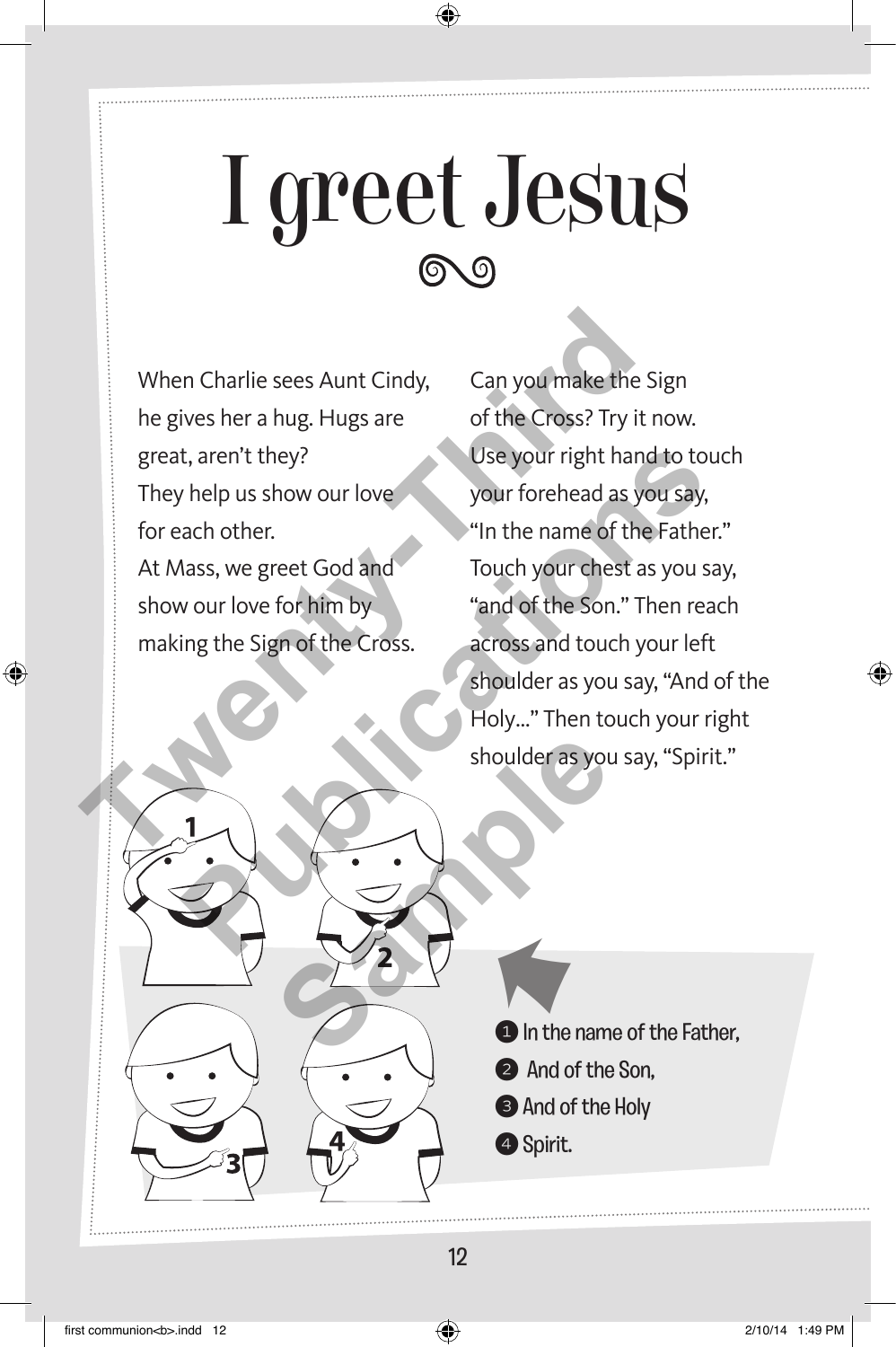**We make the Sign of the Cross to greet Jesus, and to show the world that we belong to him. What other ways can you show the world you belong to Christ?**



Feed the hun

Visit the s\_\_c\_\_.

Clothe the p\_ \_r. **Sample**

Forgive my n\_\_ \_gh\_or.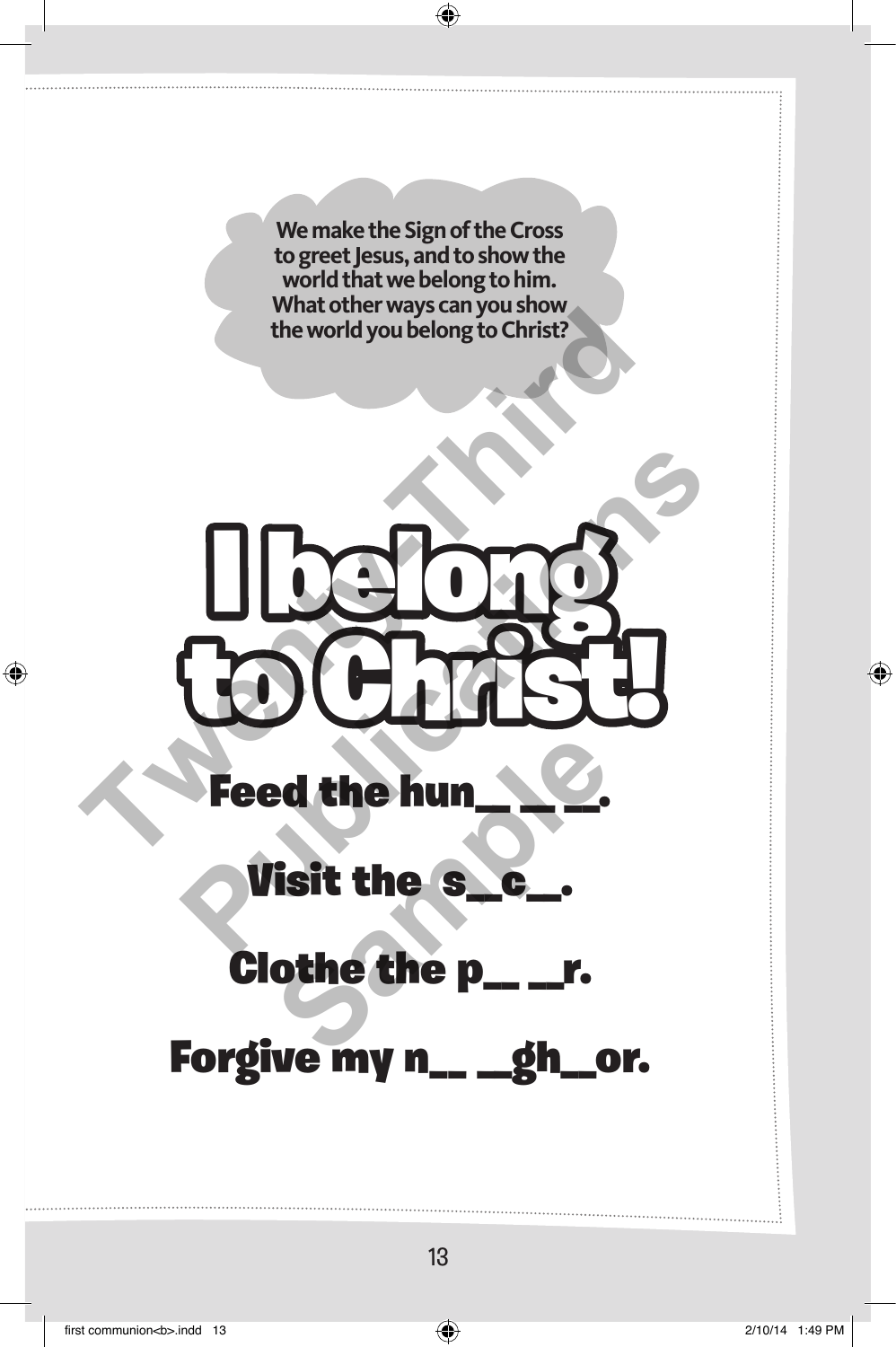#### I share with God (ବ

Aunt Cindy and Charlie share what's going on in their lives. Sometimes Charlie tells Aunt Cindy about school and baseball. Sometimes Aunt Cindy shows Charlie something neat she found at a garage sale. Aunt Cindy and Charlie share<br>what's going on in their lives.<br>Sometimes Charlie tells<br>Aunt Cindy about school<br>and baseball. Sometimes<br>Aunt Cindy shows Charlie<br>something neat she found at<br>a garage sale.<br>In a way, we do the s Fractional Charlier High School and baseball. Sometimes<br>
unt Cindy about school<br>
Ind baseball. Sometimes<br>
unt Cindy shows Charlie<br>
omething neat she found at<br>
garage sale.<br>
<br> **PRICY**,<br>
<br> **PRICY**<br>
<br>
PRICY<br>
<br>
<br>
Analys, we do

In a way, we do the same thing at Mass. After we greet God, we pray to him about what's going on in our lives. In our hearts we think of times we may have hurt God by sinning. We ask God to heal us and forgive us when<br>we say:<br>Capacity when the same say: e do the same<br>
sss. After we greet<br>
ay to him about<br>
Ig on in our lives.<br>
ts we think of<br>
nay have hurt God<br>
We ask God to<br>
If orgive us when<br>
I **COM** 

#### **Lord, have mercy. Christ, have**

#### **Lord, have**

 **\_\_\_\_\_\_\_\_\_\_\_\_.**

**\_\_\_\_\_\_\_\_\_\_\_.**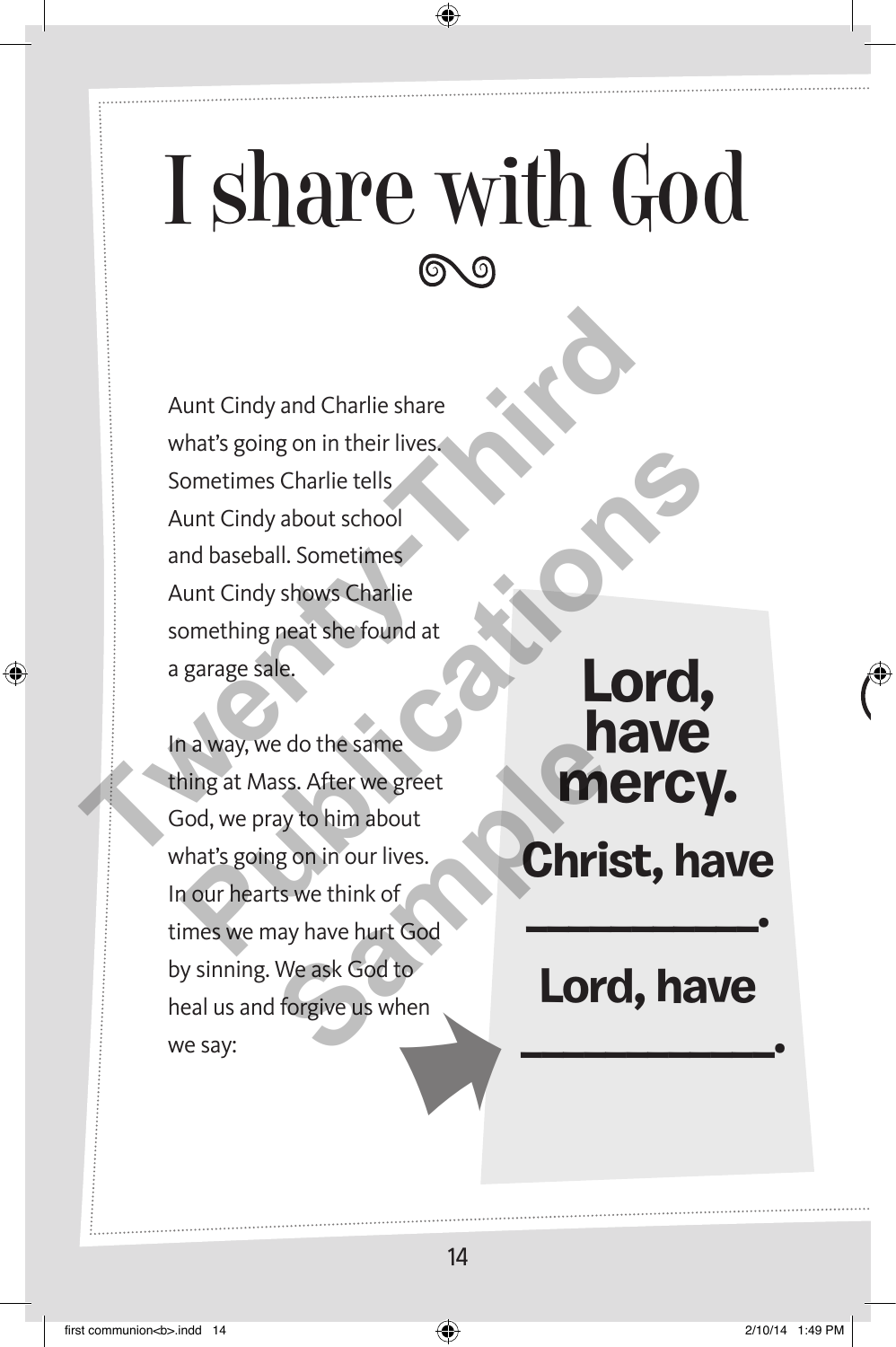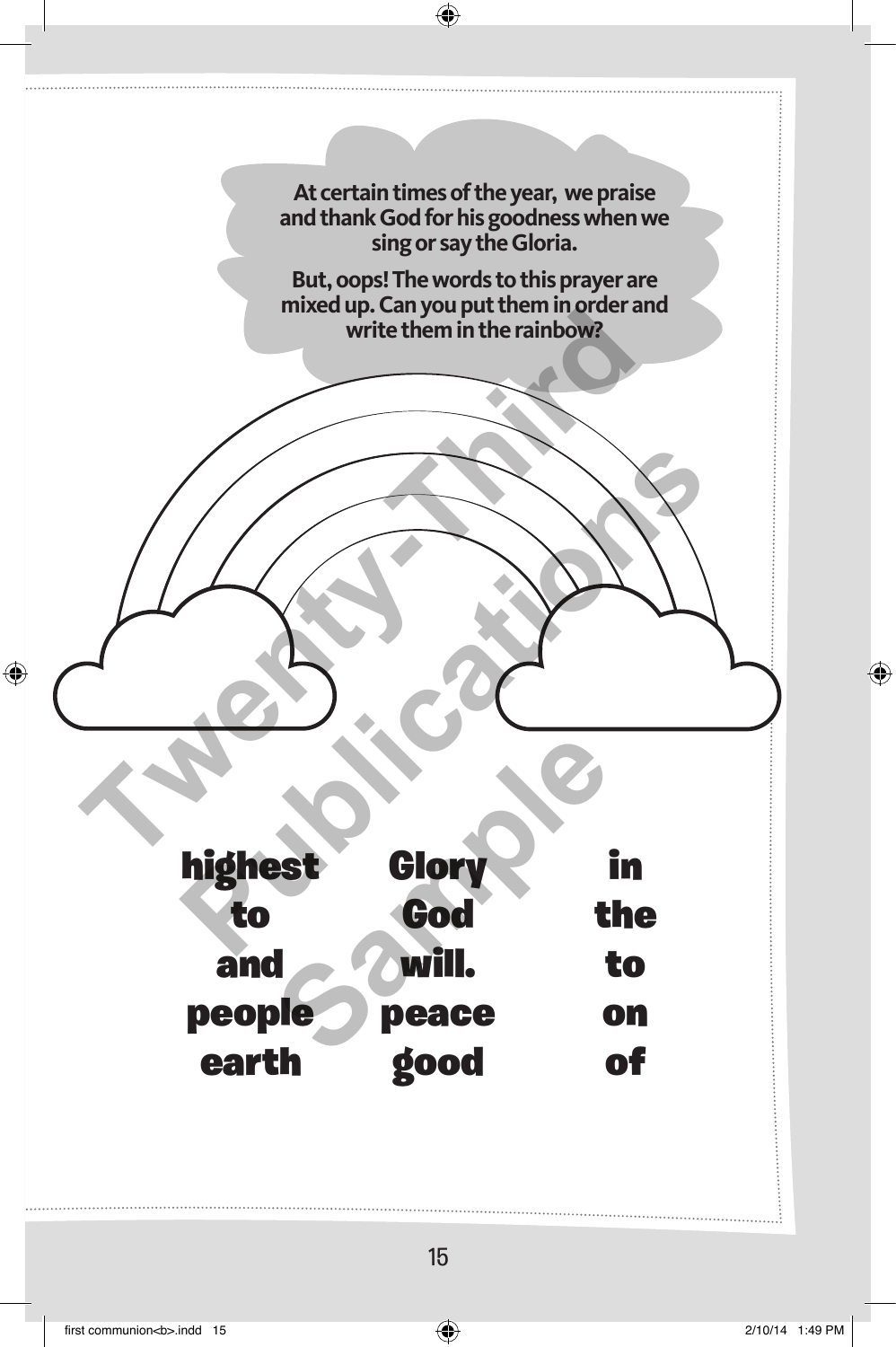## Jesus teaches me

Charlie wants to surprise Aunt Cindy with a gift, but he doesn't know what to get.

"What does Aunt Cindy like to do?" Charlie's mom asks. "She likes baseball," Charlie says. "And garage sales. And iced tea."

"You know a lot about Aunt Cindy," his mom says. "I can tell you love her!"

When we love people, we want to know things about them. We learn about Jesus by listening to the readings at Mass. And do you know what? Jesus is present for us in these Bible readings in a special way.

Jesus told his friends many stories. One story was about a man walking on a dangerous road. Some robbers came and stole the man's money. They hurt him and left him on the road to die. After a while, a man walked by. "I cannot help," he said, and hurried away. Another man came along. He saw the hurt man lying in the road. He crossed the street so he wouldn't have to help. A third man came along. He was a Samaritan (Sah-MARE-i-tan). Samaritans and Jesus' people didn't like each other. They were enemies. But the Samaritan man stopped and helped anyway. Charlie wants to surprise Aunt<br>
Charlie wants to surprise Aunt<br>
Cindy with a gift, but he doesn't stories. One story was a man walking on a c<br>
"What does Aunt Cindy like to<br>
do?" Charlie's mom asks, the store robbers is to What to get.<br>
what to get.<br>
a man walking on a dangere<br>
at does Aunt Cindy like to<br>
coad. Some robbers came are<br>
charlie's mom asks.<br>
likes baseball," Charlie<br>
"And garage sales. And<br>
the man's money. They<br>
the crossed by. of about Aunt<br>
m says. "I can tell<br>
hurt man lying<br>
He crossed the<br>
wouldn't have t<br>
people, we want<br>
man came alon<br>
sabout them. We<br>
Samaritan (Sah<br>
sus by listening<br>
samaritans and<br>
sat Mass. And<br>
didn't like each<br>
what?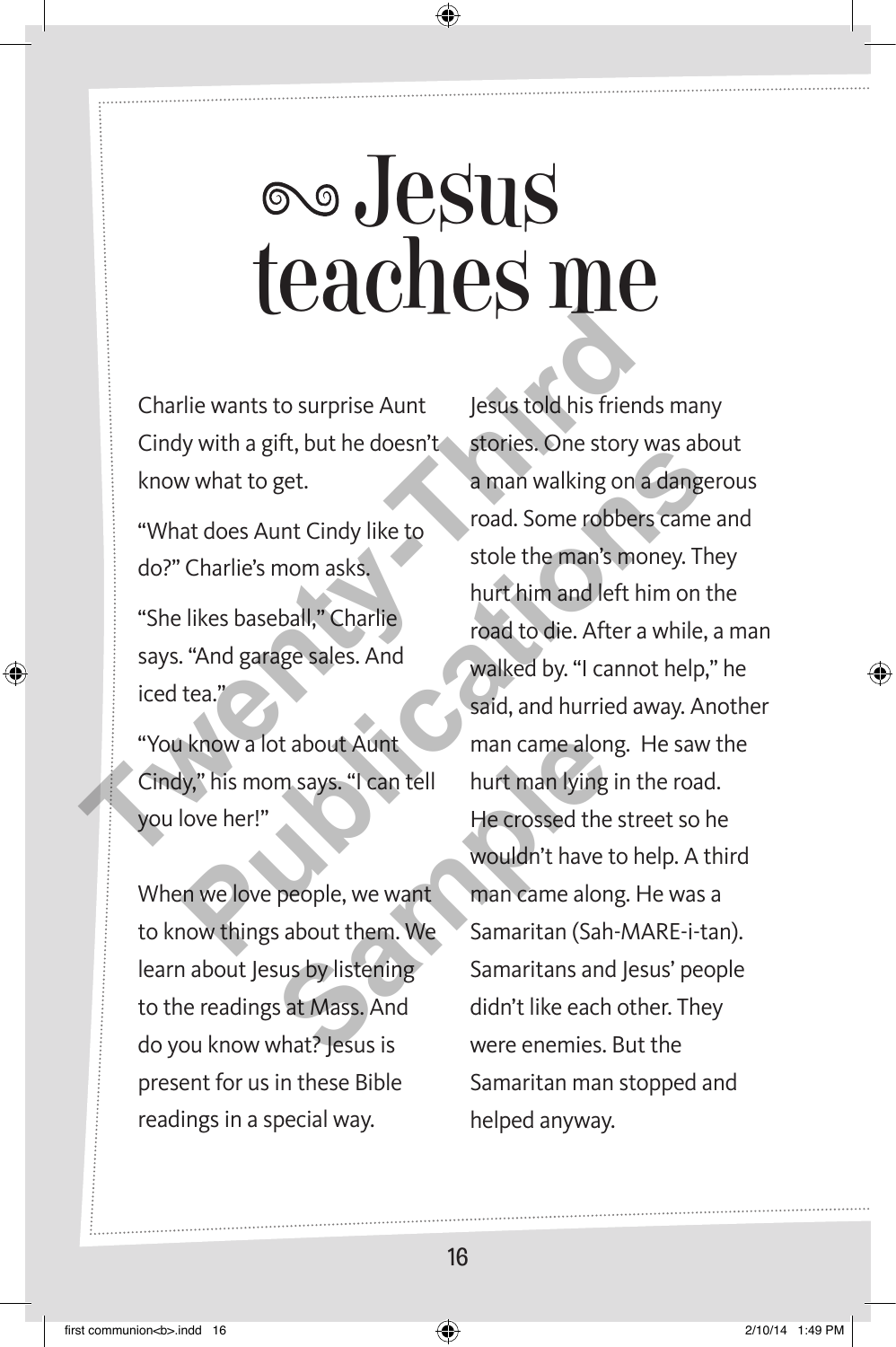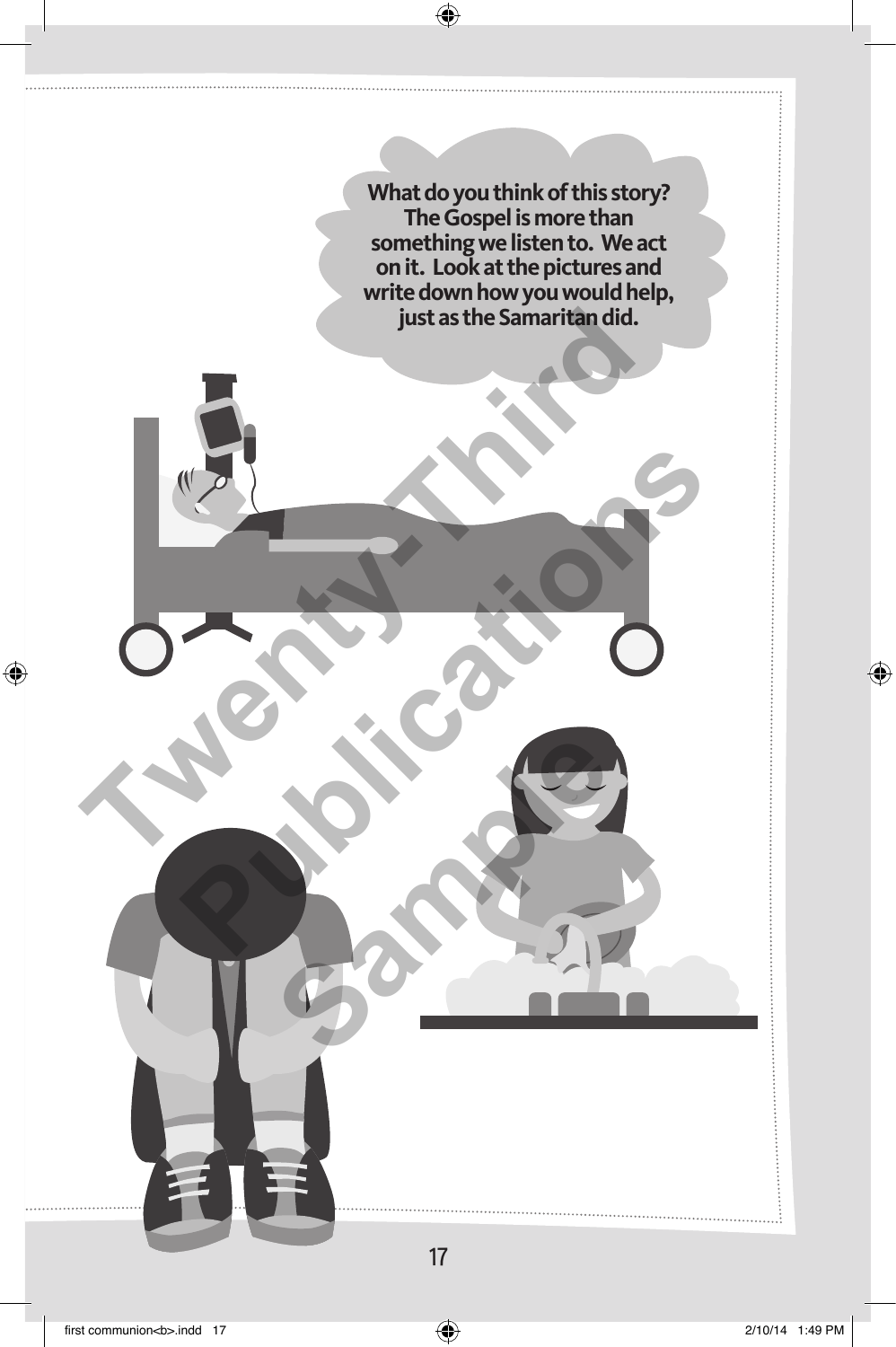## We say what we believe

After we hear the readings at Mass, the priest or deacon talks about what they mean for us. Then we stand and say what we believe in a prayer called the Creed.

**Find the shaded words from the Nicene Creed in the puzzle. The words go left to right, up and down, and diagonally.** 

#### The Nicene Creed

I believe in one God, the Father almighty, maker of heaven and earth, of all things visible and invisible. I believe in one Lord Jesus Christ, the Only Begotten Son of God, born of the Father before all ages. God from God, Light from Light, true God from true God, begotten, not made, consubstantial with the Father; through him all things were made. For us men and for our salvation he came down from heaven, and by the Holy Spirit was incarnate of the Virgin Mary, and became man. For our sake he was crucified under Pontius Pilate, he suffered death and was buried, and rose again on the third day in accordance with the Scriptures. He ascended into heaven and is seated at the right hand of the Father. He will come again in glory to judge the living and the dead and his kingdom will have no end. I believe in the Holy Spirit, the Lord, the giver of life, who proceeds from the Father and the Son, who with the Father and the Son is adored and glorified, who has spoken through the prophets. I believe in one, holy, catholic and apostolic Church. I confess one Baptism for the forgiveness of sins and I look forward to the resurrection of the dead and the life of the world to come. Amen. After we hear<br>
the readings<br>
the First or<br>
the Father almighty,<br>
the priest or<br>
the First or<br>
the First of all things visible and invisible,<br>
deacon talks<br>
the prince of persist in the origin of God,<br>
they mean<br>
the Congre Mass,<br>
the Father almighty,<br>
maker of heaven and earth,<br>
priest or<br>
of all things visible and invisible.<br>
Locon talks<br>
Locon talks<br>
the Only Begotten Son of Good,<br>
but what<br>
born of the Father before all ages.<br>
God from Go and by the Holy Spirit was incarn<br>and became man.<br>For our sake he was crucified und<br>he suffered death and was buried<br>and rose again on the third day<br>in accordance with the Scriptures<br>He ascended into heaven<br>and is seated a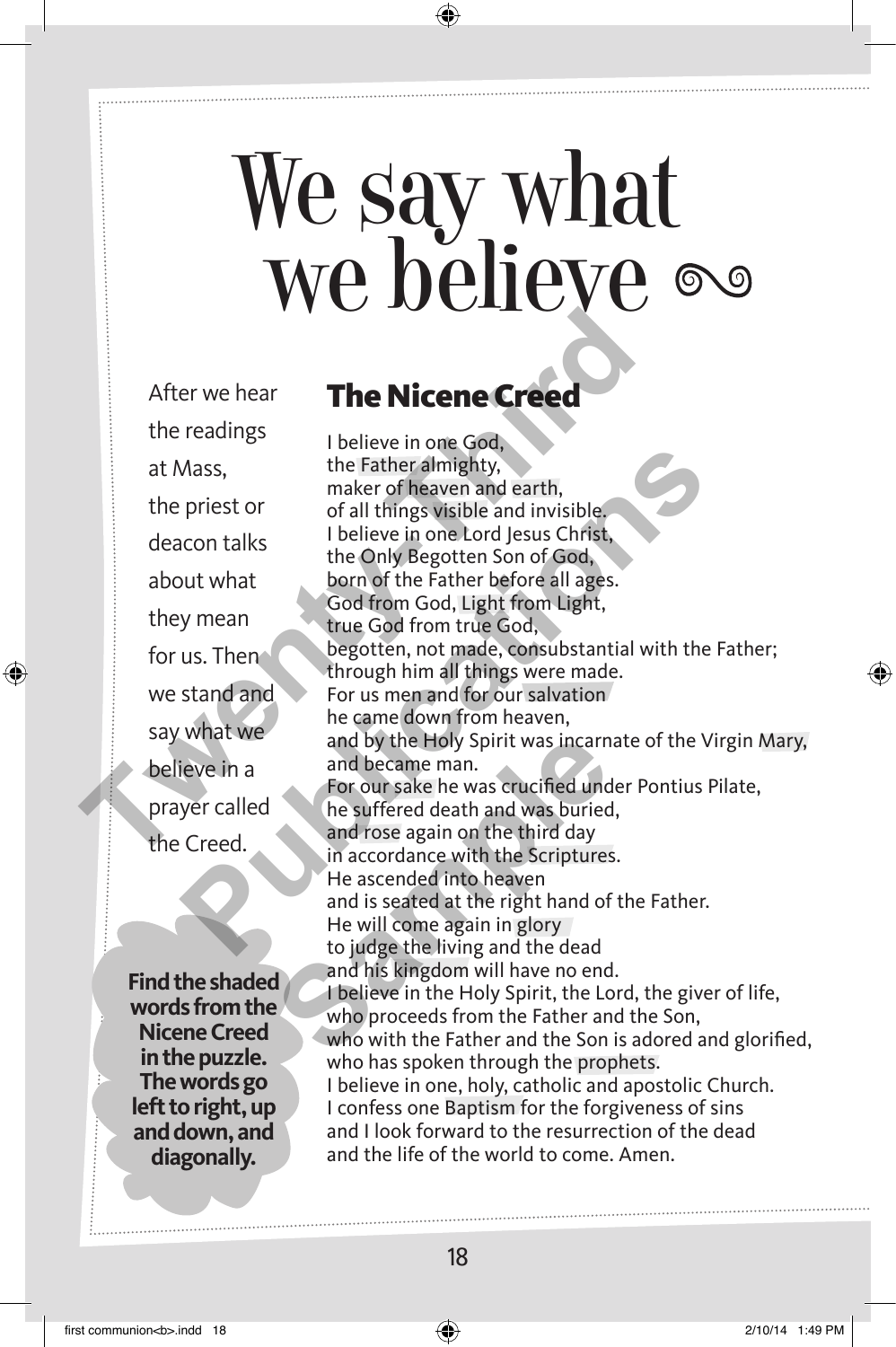## We Believe!



#### I believed, therefore I spoke. 2 Corinthians 4:13

#### **SOMETHING** to do **TODAY!**

Pick one word from the Creed that you don't know, and look up its meaning in a dictionary.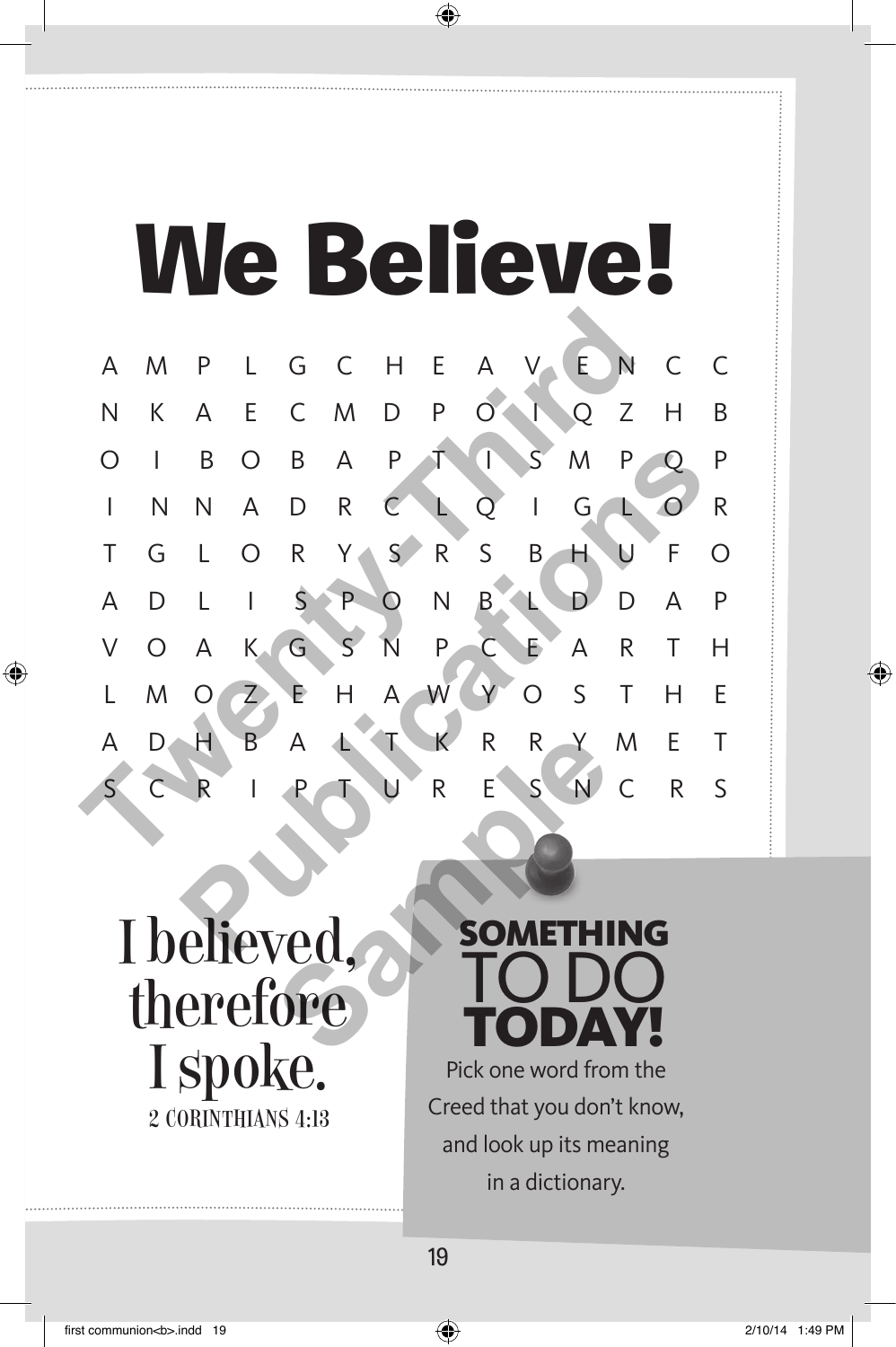## We bring gifts to God

Charlie found the perfect gift for Aunt Cindy. It's an iced tea glass with her favorite baseball team logo. And guess what. Charlie found it at a garage sale. Do you think Aunt Cindy will like her gift? Charlie found the perfect gift<br>
for Aunt Cindy. It's an iced tea<br>
glass with her favorite baseball<br>
them. A boy in the ci<br>
team logo. And guess what<br>
Charlie found it at a garage<br>
sale. Do you think Aunt Cindy<br>
will like h

At Mass, we bring gifts of bread and wine to the altar. We share our own gifts with our Church family at the collection. We thank God for all the ways he has saved us.

Jesus always shares special gifts. Once, he was speaking to a big crowd of thousands of people.

Jesus saw that they were hungry and wanted to help them. A boy in the crowd had five small loaves of bread and two fish. One of Jesus' friends said it wasn't enough. "What good are these for so many?" he asked. Aunt Cindy. It's an iced teaching wand wanted to help<br>
In logo. And guess what<br>
The favorite baseball<br>
The small loaves of bread are<br>
The found it at a garage<br>
Do you think Aunt Cindy<br>
Said it wasn't enough. "What<br>
In the

But Jesus had a plan. He received the five loaves and two fish, said the blessing, and gave everyone some of the food. When everyone had eaten, he told his friends to collect the leftovers. They filled 12 baskets with leftover bread! All that from a few loaves of bread and some fish. Fing gives of bread<br>
lead to but jesus had a<br>
lead to but jesus had a<br>
with our Church<br>
and two fish, said the ways he<br>
and gave every<br>
all the ways he<br>
the food. Wher<br>
eaten, he told h<br>
collect the left<br>
collect the left<br>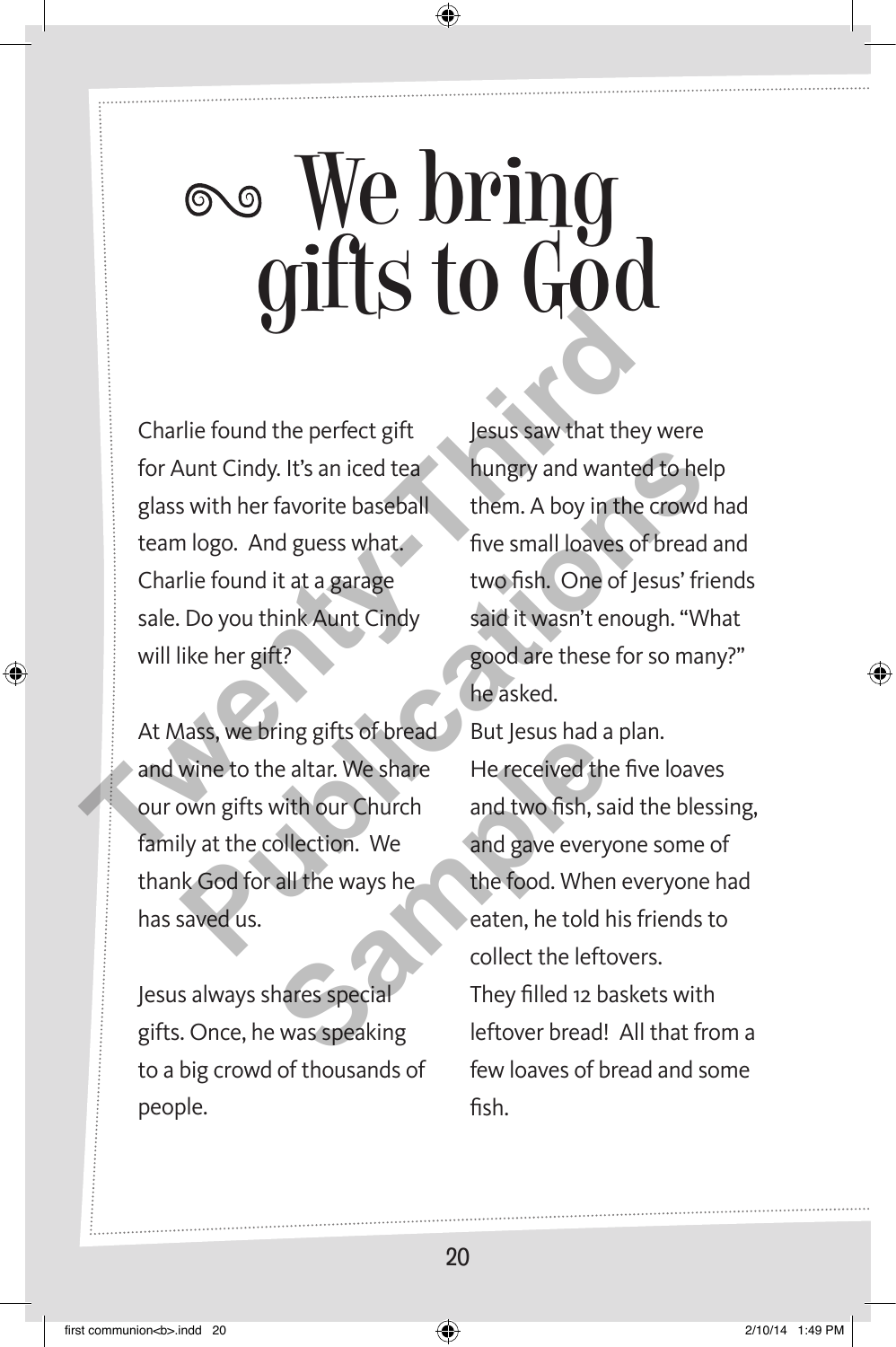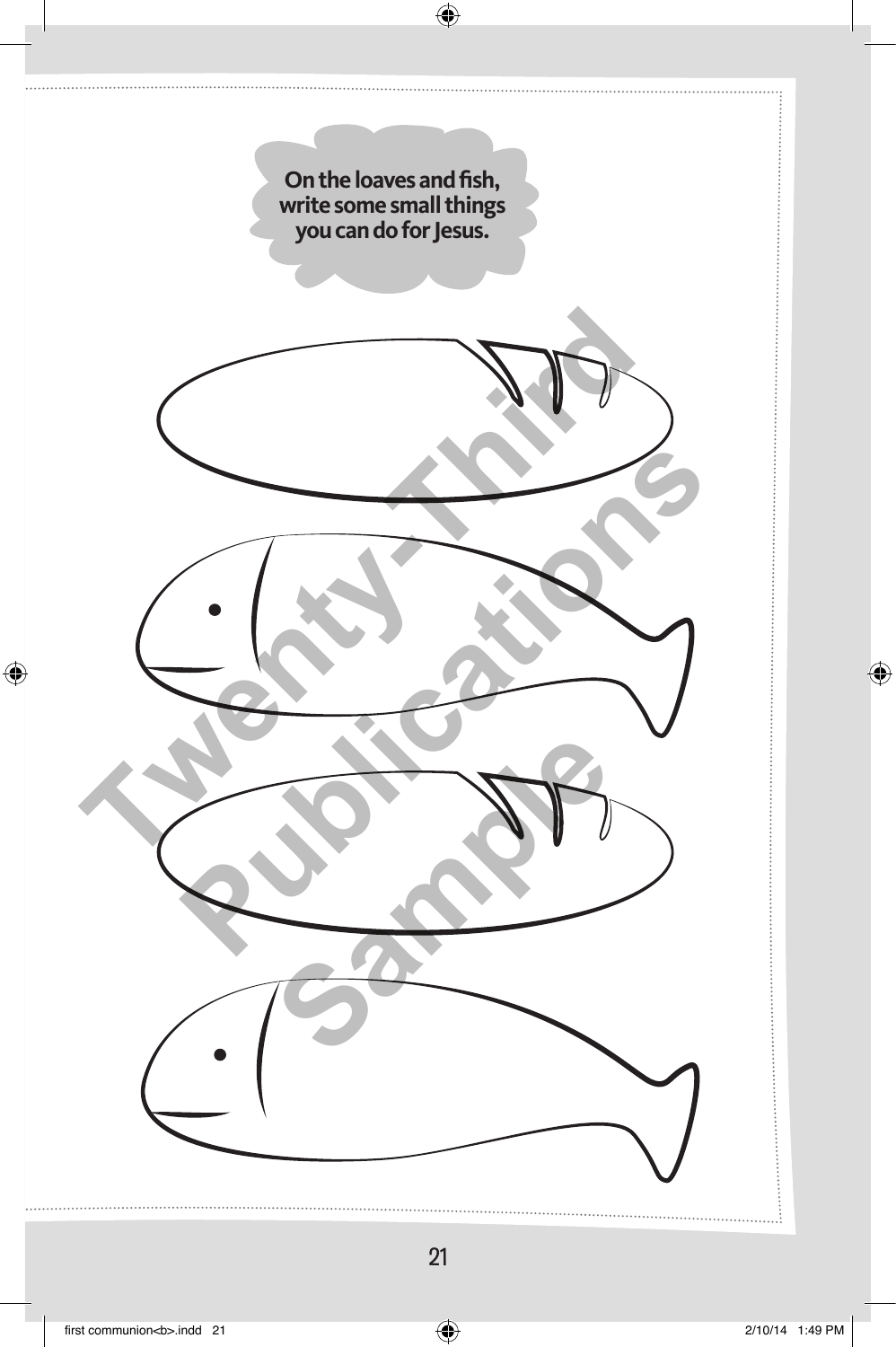## We share a meal at Mass

Aunt Cindy has set the table for Charlie and the guests at her party. She put a little gift at each spot for each person.

At the Last Supper, Jesus gave his friends a special gift. First he told them how much he cared for them, and that he would be with them always. Then Jesus took some bread. He blessed it and broke it. He took a cup of wine and blessed it too. He gave thanks to his Father. Then he gave the bread and wine to his friends. He said, Aunt Cindy has set the table<br>for Charlie and the guests at<br>her party. She put a little gift at<br>each spot for each person.<br>At the Last Supper, Jesus gave<br>his friends a special gift.<br>First he told them how much<br>he cared for This is my blood.<br>
Do this in memory<br>
a little gift at<br> **Publication is provided.**<br>
This is my blood.<br>
This is my blood.<br>
This is my blood.<br>
This is my blood.<br>
This is my blood.<br>
of Me.<br>
The load them how much<br>
then. This Frame always.<br>
Some bread.<br>
Inself!<br>
Inself!<br>
Inself!<br>
Inself!<br>
Inself!<br>
Inself!<br>
Inself!<br>
Inself!<br>
Inself!<br>
Inself!<br>
Inself!<br>
Inself!<br>
Inself!<br>
Inself!<br>
Inself!<br>
Inself!<br>
Inself at Mass, just as<br>
Friends at the L<br>
this me

**This is my body... This is my blood. Do this in memory of Me.**

His friends ate the bread and drank the wine that Jesus gave them. This special gift was Jesus himself!

Jesus' words show that he wants us to do the same thing he did, for all time! Jesus wants us to gather for a special meal at Mass, just as he did with his friends at the Last Supper. At this meal, Jesus gives us the gift of himself, just as he did for his friends.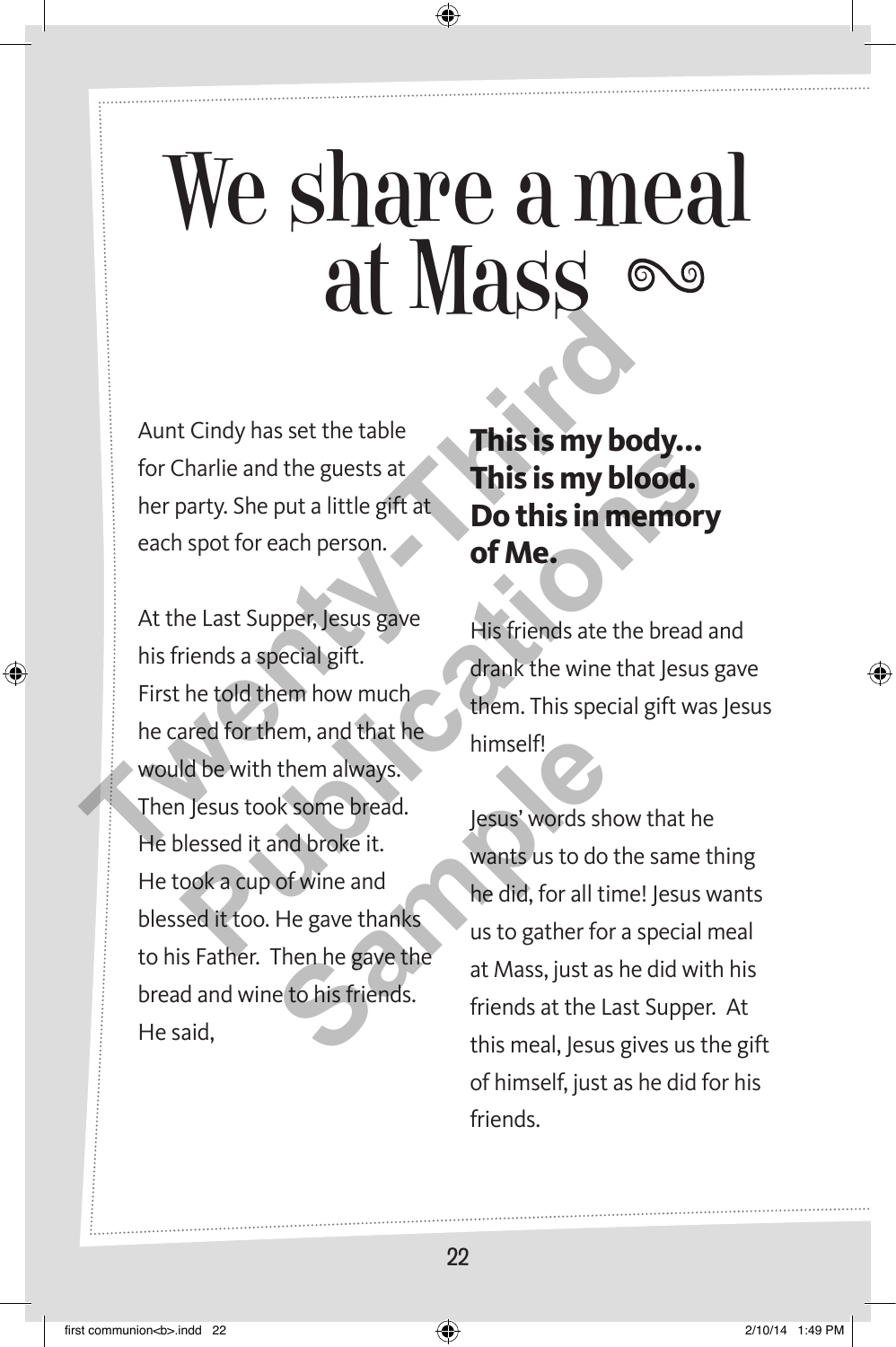#### Get the table ready!

**Here's an altar table, just like the one you see at Mass. Can you make it ready for Jesus?** 

On the altar, draw:

Candles on both sides of the altar

A paten. That's the plate that holds the host (bread).

A chalice. That's the cup that holds the wine.

A large book. This has all the prayers of the Mass in it.

You can also draw a **priest** and **people** around the altar.

Most important, you can draw Jesus there.

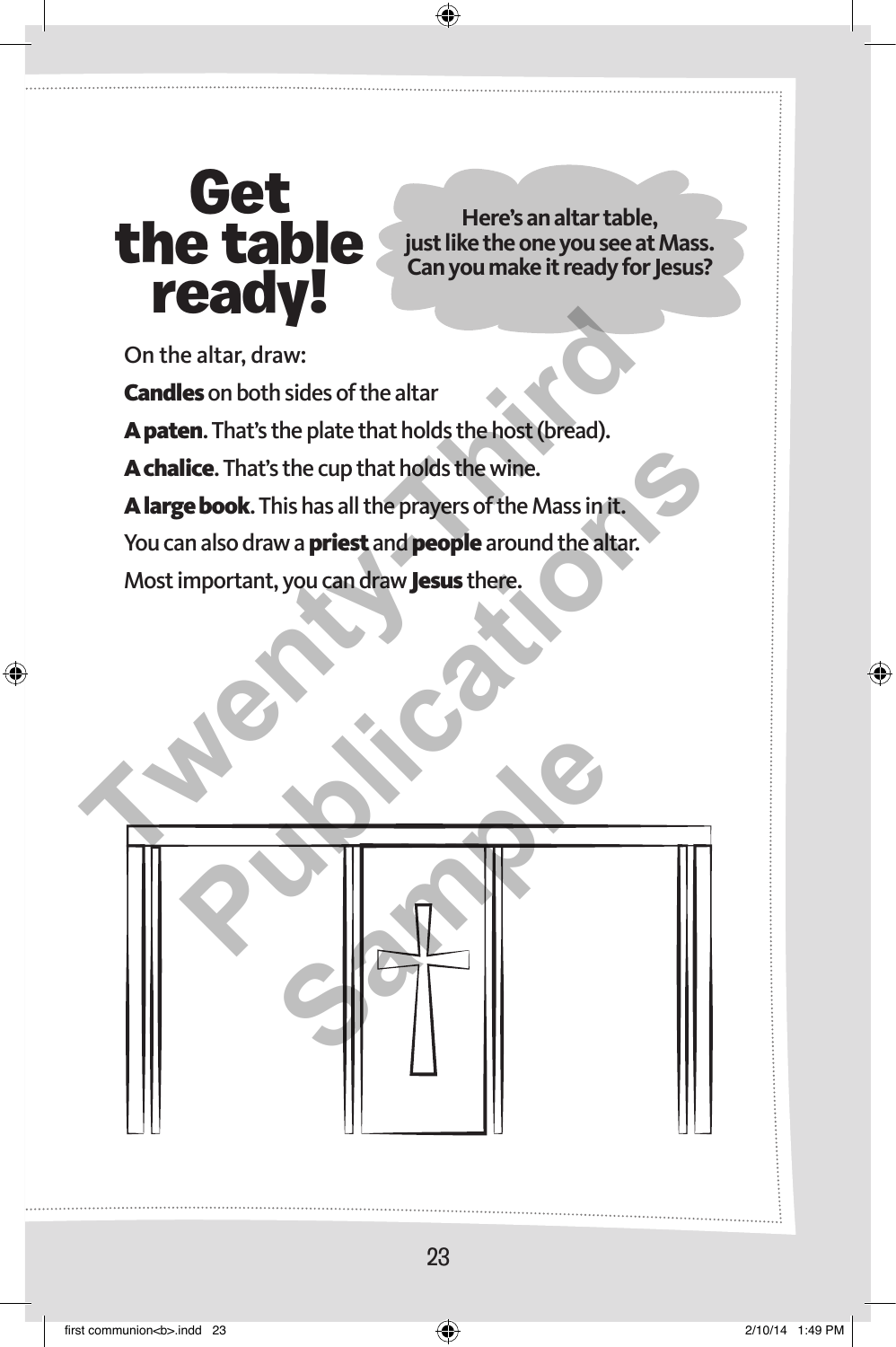# Jesus gives us<br>his body

Aunt Cindy loves her new glass. Charlie watches the clear glass turn color as Aunt Cindy fills it with tea. It changes right before his eyes!

After Jesus shared his last meal with his friends, they went to a garden to pray. But Jesus' enemies didn't like what Jesus had been saying. They came and took Jesus away. The next day, on Good Friday, Jesus suffered and died on the cross. In his death, Jesus offered himself to God. He gave up his body for his friends, and for all of us. ared his last meal<br>
Is, they went to<br>
Is, they went to<br>
The Holy Spirit<br>
ay. But Jesus<br>
t like what Jesus<br>
actions of the p<br>
ng. They came<br>
see any change<br>
is away. The next<br>
Friday, Jesus<br>
Jesus<br>
Present there. I<br>
lied on

and **blood**<br>
Aunt Cindy loves her new glass. At Mass, the priest s<br>
Charlie watches the clear glass<br>
Charlie watches the clear glass<br>
turn color as Aunt Cindy fills<br>
it with tea. It changes right<br>
it with tea. It changes r At Mass, the priest says a special prayer over the bread and wine that helps us remember all this. It's called the Eucharistic Prayer. And during this prayer the bread and wine become Jesus' Body and Blood. The Holy Spirit makes this happen through the words and actions of the priest. We can't see any change in the bread and wine. But Jesus is truly present there. Imagine that! And it happens at every Mass! Example 18 The Watches the clear glass. At Mass, the priest says<br>
File watches the clear glass a special prayer over the<br>
color as Aunt Cindy fills<br>
the tead and wine that helps u<br>
the tead and wine that helps u<br>
this eves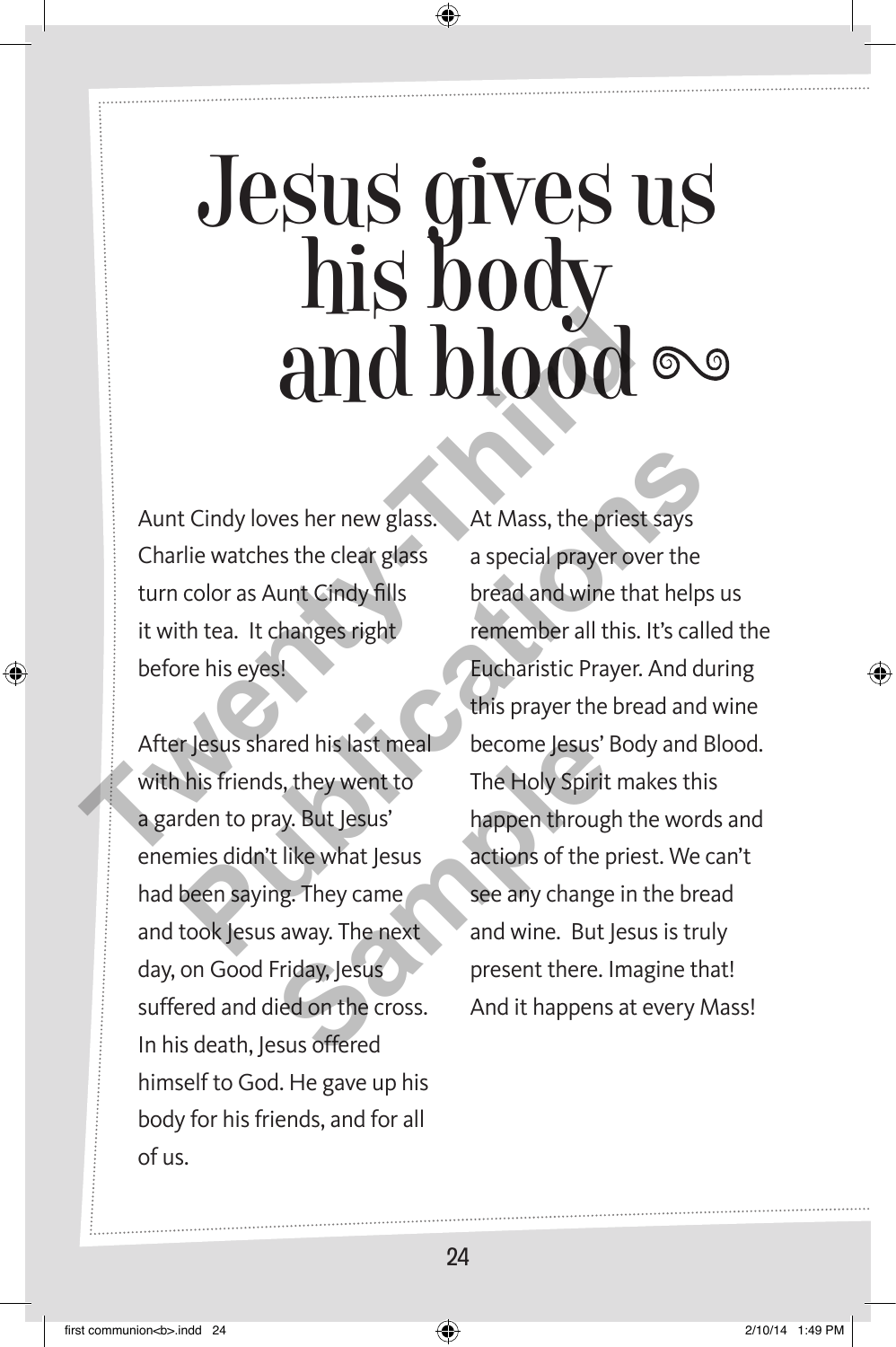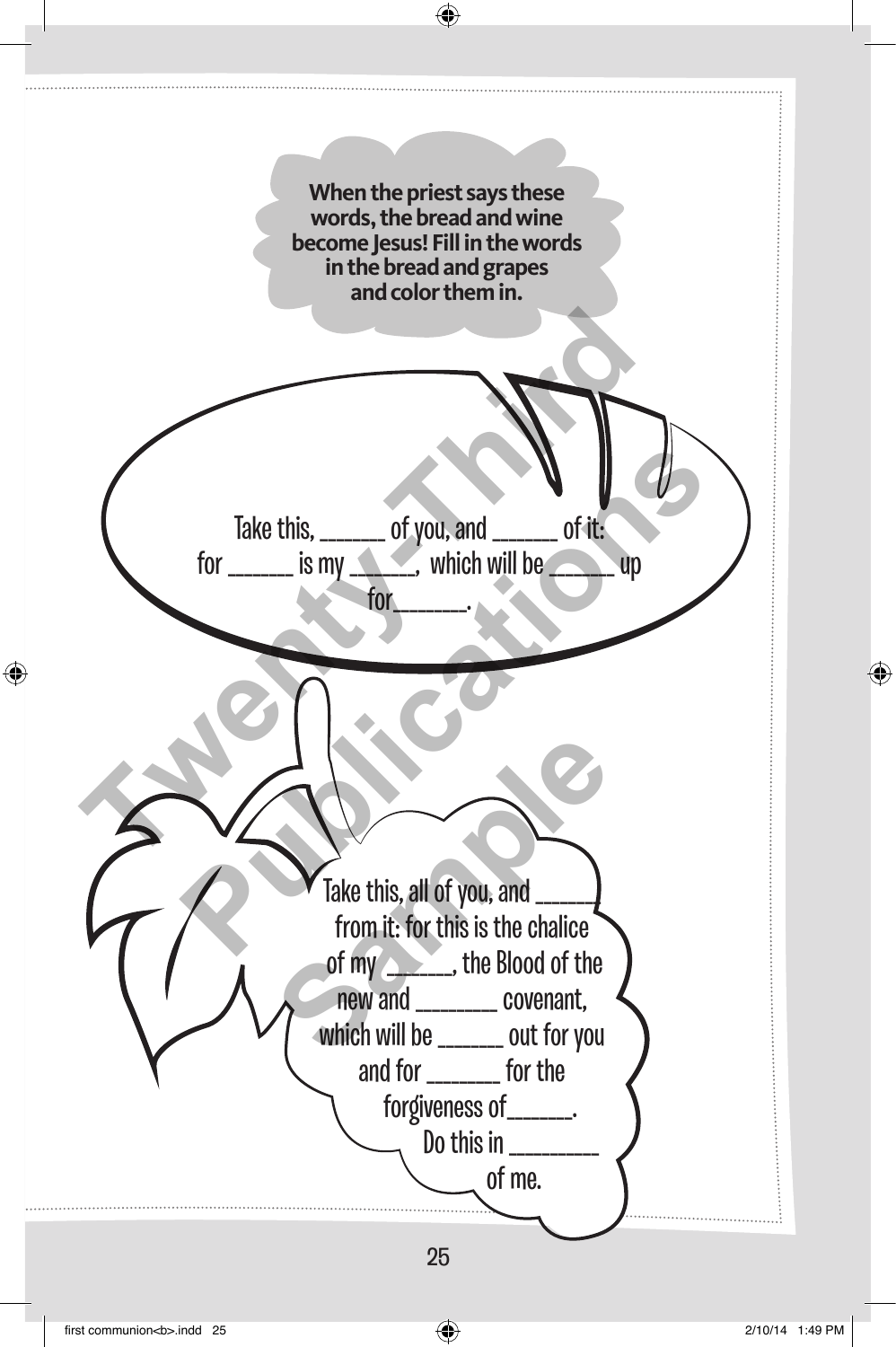## I get ready to receive Jesus

Dear Charlie, I love my ice<sup>d</sup> tea glass! I am so thankful for your beautiful gift, but mostly, I am thankful that YOU are in my life! On Easter Sunday, whe<br>
Dear Charlie,<br>
Third slooked for him<br>
tends looked for him<br>
tends looked for him<br>
tends looked for him<br>
tends looked for him<br>
that Sulve my iced<br>
so thankful for<br>
your beautiful<br>
gift, but mostly,<br>
I

Love, Aunt Cindy On Easter Sunday, when his friends looked for him at the tomb, Jesus wasn't there. Do you know why?

#### **Jesus is risen! Alleluia!**

Think about how happy Jesus' friends were to see him again! That's how we feel when we receive Jesus in Holy Communion. Jesus is with us! When we receive Jesus' Body and Blood, we remember Jesus' death and resurrection. We know that death isn't an end, but a beginning of our joyful new life with him. We are so happy and thankful for this, the greatest gift ever given! Charlie,<br>
my iced<br>
and ite tomb, Jesus wasn't there.<br>
Publications which with the tomb, Jesus wasn't there.<br>
Do you know why?<br>
and the computations of the computations of the computations of the computations of the computa Trunches Winnin about How<br>
That's how we fee<br>
That's how we fee<br>
receive Jesus in H<br>
Jesus is with us! W<br>
receive Jesus' Bod<br>
we remember Jesu<br>
resurrection. We l<br>
isn't an end, but a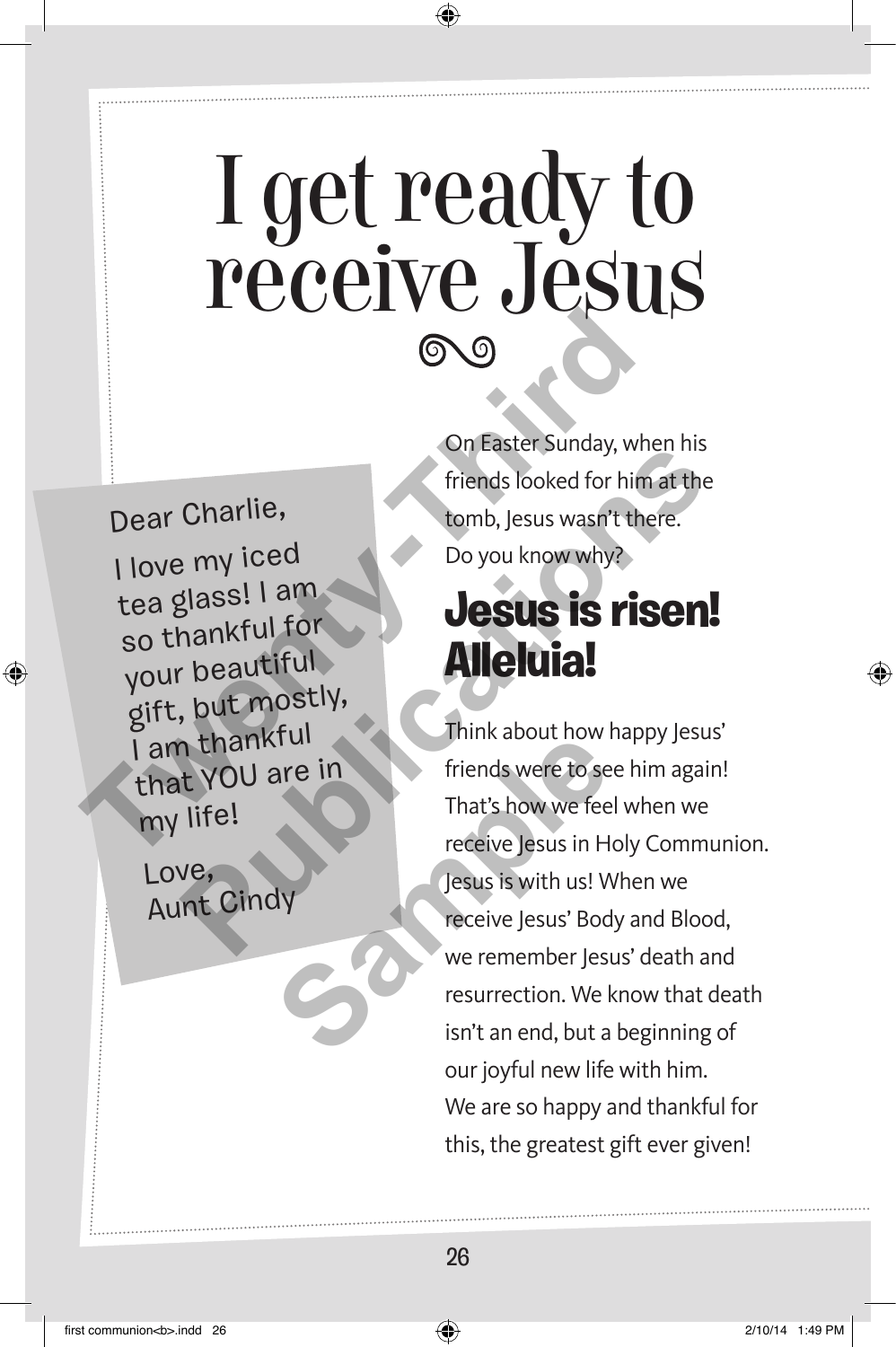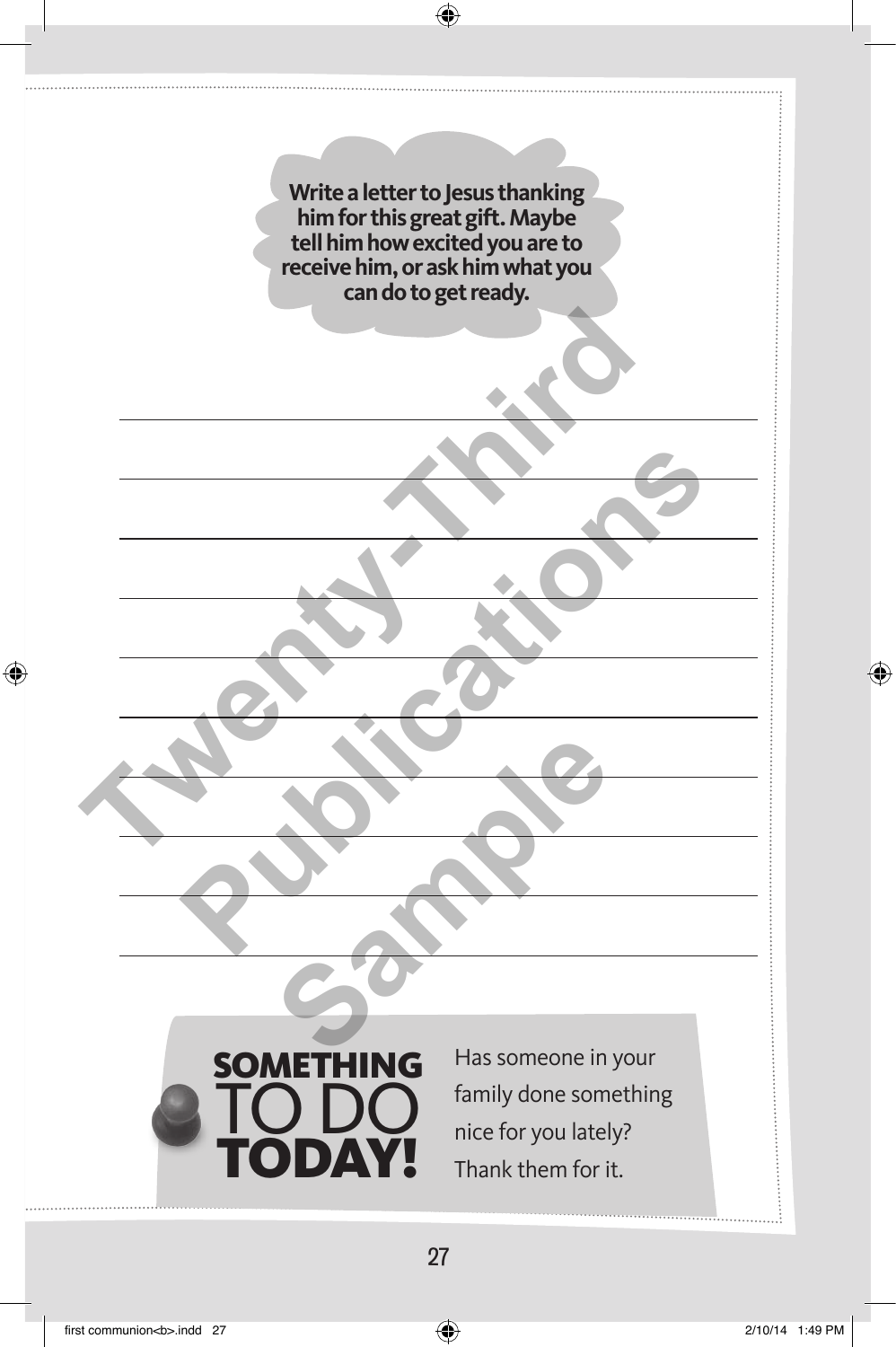## I receive Jesus, the Bread of Life

Next week, Charlie and his friend Pete will receive Jesus in their first Holy Communion. Their families will be there. Aunt Cindy will be there, too. Charlie and Pete are ready. They've been learning about the Mass, and about Jesus. Just like you! Next week, Charlie and his<br>
The gives us strength<br>
friend Pete will receive Jesus in<br>
friend Pete will receive Jesus in<br>
Their families will be there.<br>
Their families will be there, too.<br>
Charlie and Pete are ready.<br>
They' Framilies will receive Jesus in<br>
refer will receive Jesus in<br>
First Holy Communion.<br>
If the Eucharist, we are made to carry will be there, too.<br>
Think about Mass, and about Jesus.<br>
Think about the difference in Holy<br>
Think

Going to Mass is a little like climbing a beautiful mountain. There's a lot to see along the way, but we are always looking toward our goal—reaching the top. When we get there, Jesus is waiting for us. That's when we receive him in Holy Communion! Sis a little like<br>
utiful mountain.<br>
December of the sealing<br>
tinds of<br>
the end and get there,<br>
get there,<br>
get that's<br>
and get flu<br>
and get flu<br>
and get flu<br>
and get flu<br>
and get flu<br>
and get flu<br>
and get flu<br>
and get flu

He gives us strength for the rest of our journey. That's our life! Each time we receive Jesus in the Eucharist, we are made stronger.

#### SOM to do today!

Think about the different kinds of bread. The host we receive in Holy Communion is a type of bread that is unleavened. That means it doesn't rise and get fluffy like sour dough bread or pizza dough. How many other breads can you think of?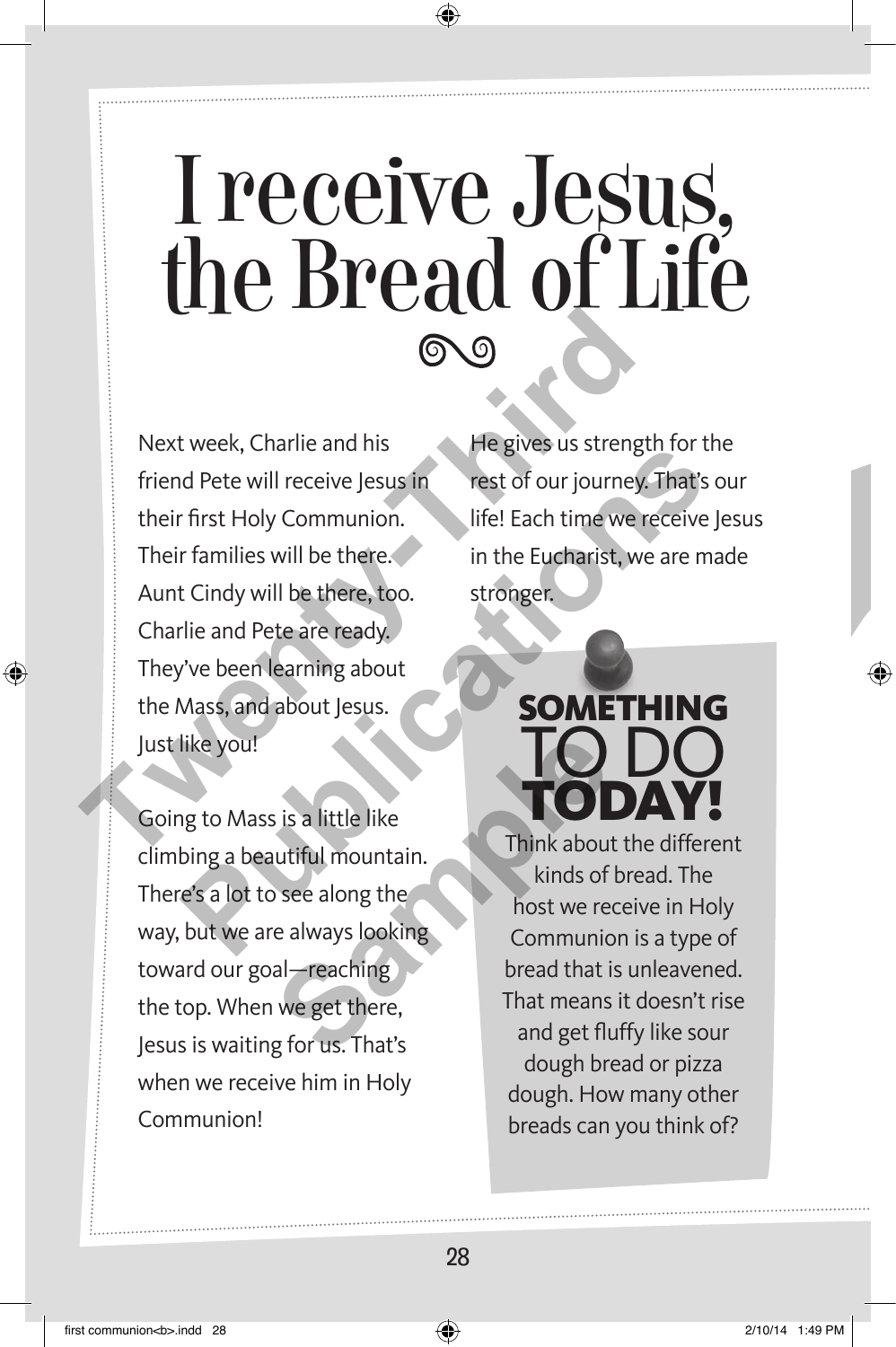**Here's what Charlie does when he receives Holy Communion. Can you put these in the right order?** 

Charlie stands before the priest, holding out his hands as the priest holds the Eucharist. The stands before the priest,<br>Charlie stands before the priest,<br>holding out his hands as the priest,<br>holding out his hands as the priest,<br>receive Holy Communic

Charlie stands in line to receive Holy Communion.



Charlie kneels reverently at his pew.

Charlie stands before a eucharistic minister who holds a chalice with the Precious Blood.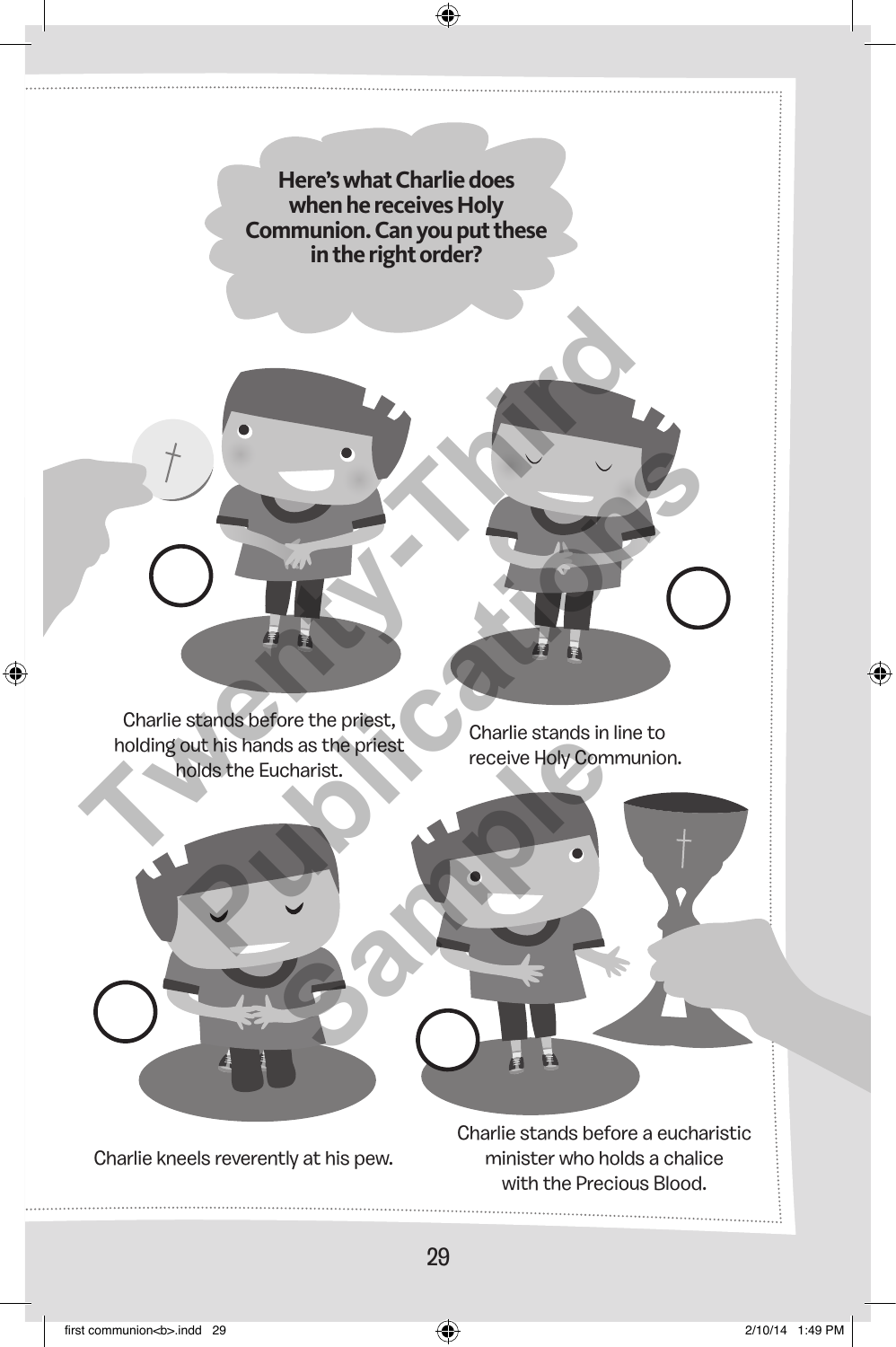## I share Jesus with the world

Charlie and Aunt Cindy talk about his first Holy Communion.

"You're receiving the Body of Christ, Charlie," Aunt Cindy says. "And did you know that YOU are the Body of Christ for the whole world?" Charlie and Aunt Cindy<br>
Tharlie and Aunt Cindy<br>
talk about his first Holy<br>
Communion.<br>
"You're receiving the Body of<br>
christ, Charlie," Aunt Cindy<br>
says. "And did you know that<br>
You'are the Body of Christ for<br>
"I can't wai arlie and Aunt Cindy<br>
k about his first Holy<br>
where one with Jesus and with<br>
mununion.<br>
wire receiving the Body of<br>
rist, Charlie," Aunt Cindy<br>
s. "And did you know that<br>
y believe it," Charlie says.<br>
Lare the Body of Chri

"Yep," says Aunt Cindy. "You are one with Jesus and with his family, the Church. That's your mom and dad and Mary and me and Pete and everyone else."

"I believe it," Charlie says. "I can't wait."

Charlie thinks for a minute. "I know I take Jesus with me wherever I go..." School of Christ Form of Tran't wait."<br>
Stora minute.<br>
Besus with me<br> **Sample 2018**<br>
Sample 2019<br>
Since in the Lord alw

#### Rejoice in the Lord always. I shall say it again: rejoice!

PHILIPPIANS 4:4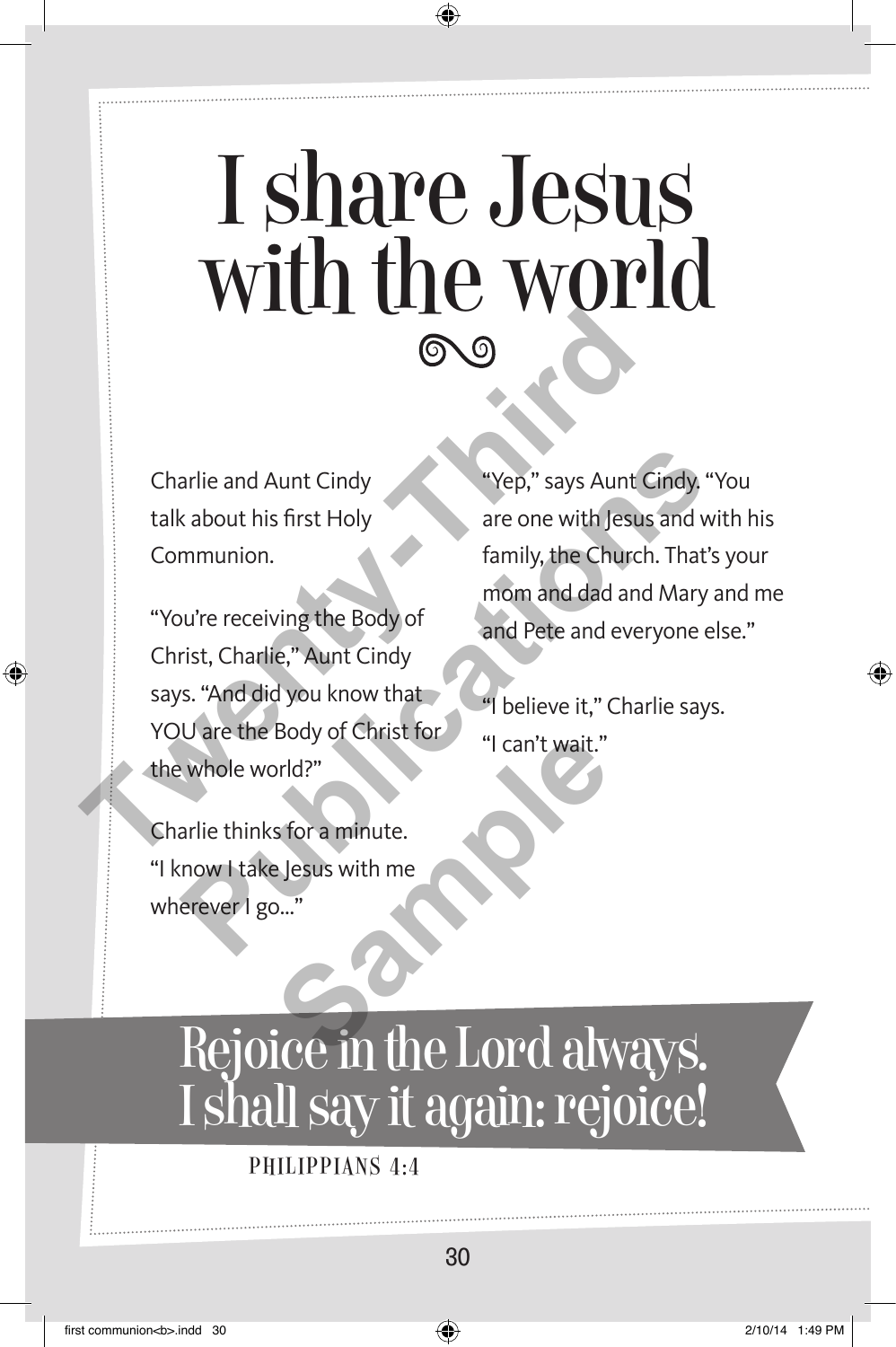